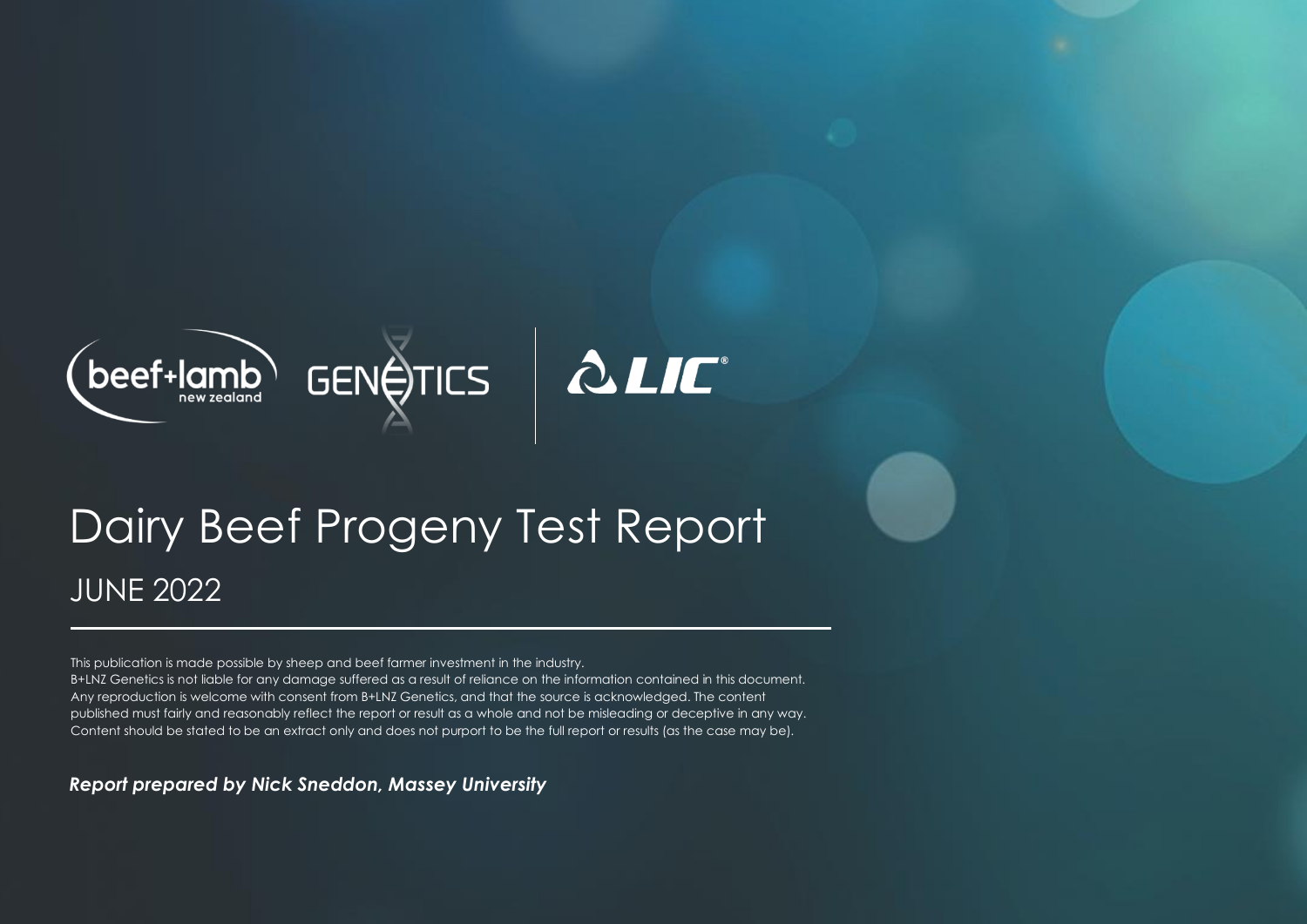# **Contents**

| Table 4. Cohort 4 (2019-born calves): Average pre-slaughter live weight, dressing out percentage, carcase weight, MSA marbling score, rib fat depth, pH, meat colour, fat |  |
|---------------------------------------------------------------------------------------------------------------------------------------------------------------------------|--|
|                                                                                                                                                                           |  |
|                                                                                                                                                                           |  |
|                                                                                                                                                                           |  |
|                                                                                                                                                                           |  |
|                                                                                                                                                                           |  |
|                                                                                                                                                                           |  |
|                                                                                                                                                                           |  |
|                                                                                                                                                                           |  |
|                                                                                                                                                                           |  |
|                                                                                                                                                                           |  |
|                                                                                                                                                                           |  |
|                                                                                                                                                                           |  |
|                                                                                                                                                                           |  |
|                                                                                                                                                                           |  |
|                                                                                                                                                                           |  |
|                                                                                                                                                                           |  |
|                                                                                                                                                                           |  |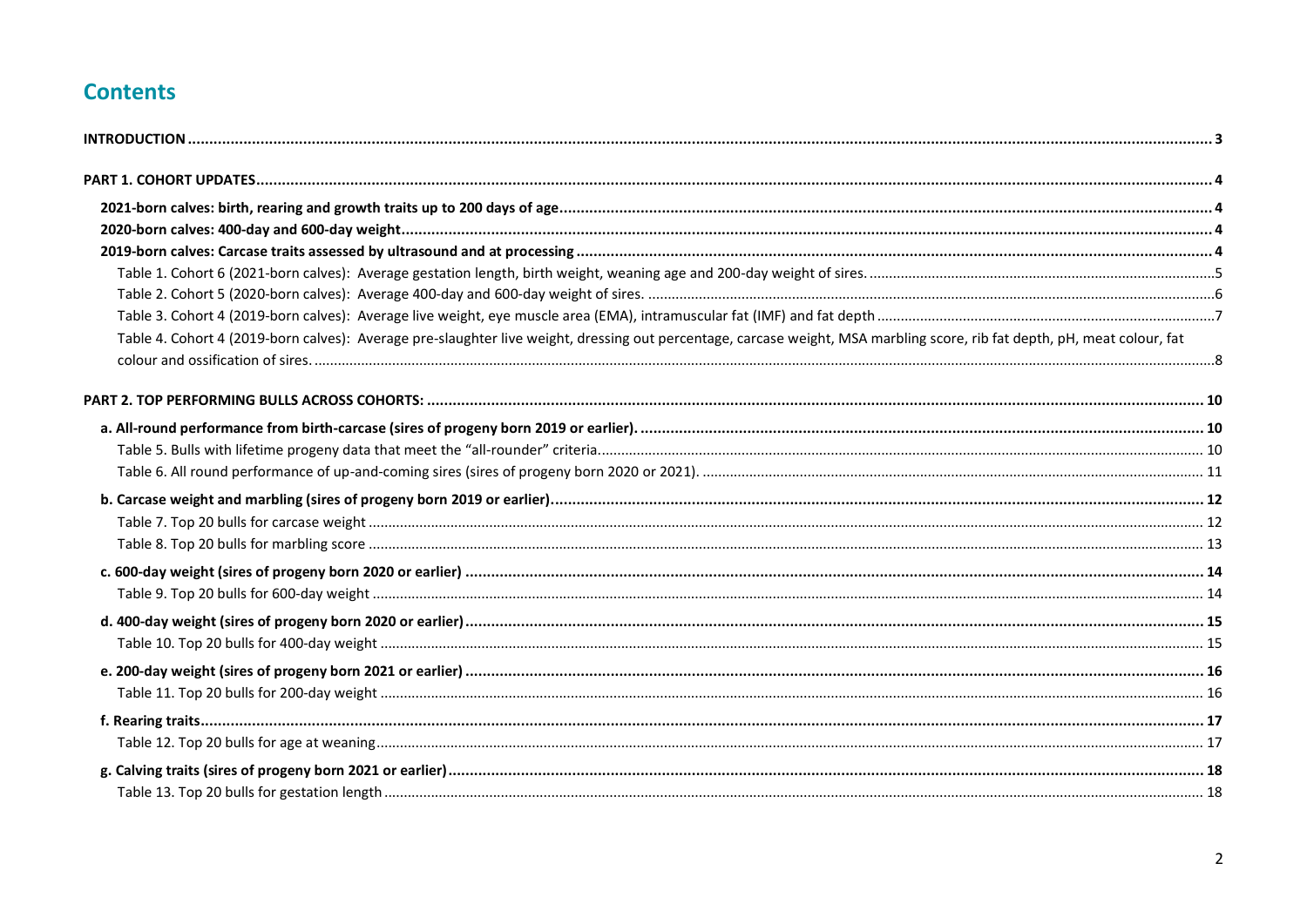

# <span id="page-2-0"></span>**Introduction**

The Dairy Beef Progeny Test began at Limestone Downs in 2015, where Hereford and Angus bulls with a range of EBVs were tested in a dairy herd to determine how well the progeny performance matched the EBV of the sire. The EBVs proved to be a good predictor of performance in the dairy beef system, and so the second stage of the Dairy Beef Progeny Test was established at Pāmu's Renown farm at Wairakei Estate. In this test, bulls of any breed for which the EBV indicated they were likely to be excellent bulls for dairy beef systems are selected and Progeny Tested through the generation of calves in the Renown dairy herd. Calves are reared under commercial conditions and finished at Pāmu's Orakonui farm at Wairakei Estate.

The 2019-born calves from Renown were processed between October 2021 and March 2022. The 2020-born calves have been measured up to 600-day weight and will be ultrasound scanned and processed in 2022/23. The 2021-born calves have been measured up to 200-day weight. A new cohort of calves is expected in spring 2022, and we will shortly be calling for nominations for the 2022 mating to produce the 2023-born cohort.

The first part of this report provides updates on the latest traits recorded for each cohort, including the second birth-to-carcase performance data on bulls tested at Renown. The second part of this report identifies some top all-round bulls that can be used to the benefit of all players in the industry. In addition, top individual bulls for key traits are identified.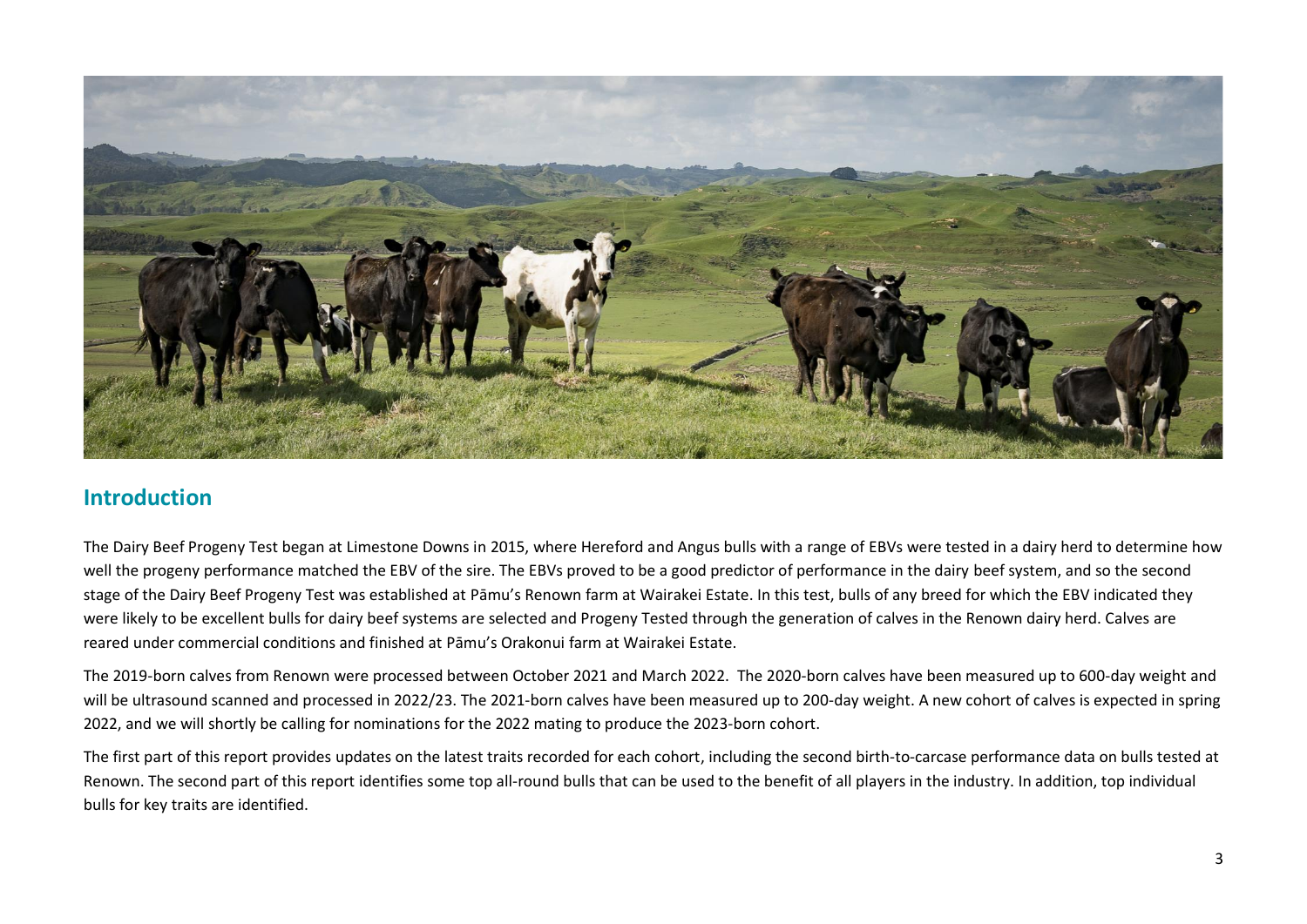# <span id="page-3-0"></span>**PART 1. COHORT UPDATES**

#### <span id="page-3-1"></span>**2021-born calves: birth, rearing and growth traits up to 200 days of age**

*See Table 1, Page 5*

Nine hundred and thirty-five calves were DNA-verified to Progeny Test sires in spring 2021. Once again, there was no problem with calving difficulty. There were 16 assisted calvings, all of which involved a mal-presented calf, only one of which required veterinary assistance. The mean birth weight was consistent with previous seasons. Calves were reared on-farm at Pāmu and weaned at a mean live weight of 85 kg.

These calves have been recorded up to 200-day weight, and their next measurement will be a 400-day weight in Spring 2022.

#### <span id="page-3-2"></span>**2020-born calves: 400-day and 600-day weight**

*See Table 2, Page 6*

The 2020-born calves have been run in four groups since weaning (two of heifers, two of steers), are on track for processing in the coming spring/summer and will have ultrasound data collected prior to processing.

#### <span id="page-3-3"></span>**2019-born calves: Carcase traits assessed by ultrasound and at processing**

*See Table 3 and Table 4, Pages 7-9*

These cattle were managed in four herds from weaning until near to processing, when three of the four groups were split into two subgroups for processing. This resulted in three groups of heifers and four groups of steers at processing. All heifer groups were ultrasound scanned prior to processing of the first heifers, and all steer groups were ultrasound scanned at a later event, prior to processing of the first steers. The average age at ultrasound scanning was 844 days, and the average age at processing was 863 days.

All the traits assessed in the live animals have shown a significant impact of sire – meaning that the progeny performance was better for some sires than others. When carcase traits were considered, we identified two traits – pH and meat colour – that were not affected by sire. Overall, 4% of cattle processed from the 2019born cohort had a pH of 5.8 or more.

The majority of cattle (93.1%) graded P2, 6% graded L2 and 0.55% graded P3. Fat colour scores of 5 or above are likely to result in downgrading for yellowness. Overall, 5.1% of cattle processed from the 2019-born cohort reached this threshold for yellowness. Cattle were processed through Silver Fern Farms Pacific Plant, where they were assessed on the Beef EQ standard; 35.2% of heifers and 31.3% of steers processed reached the reserve grade.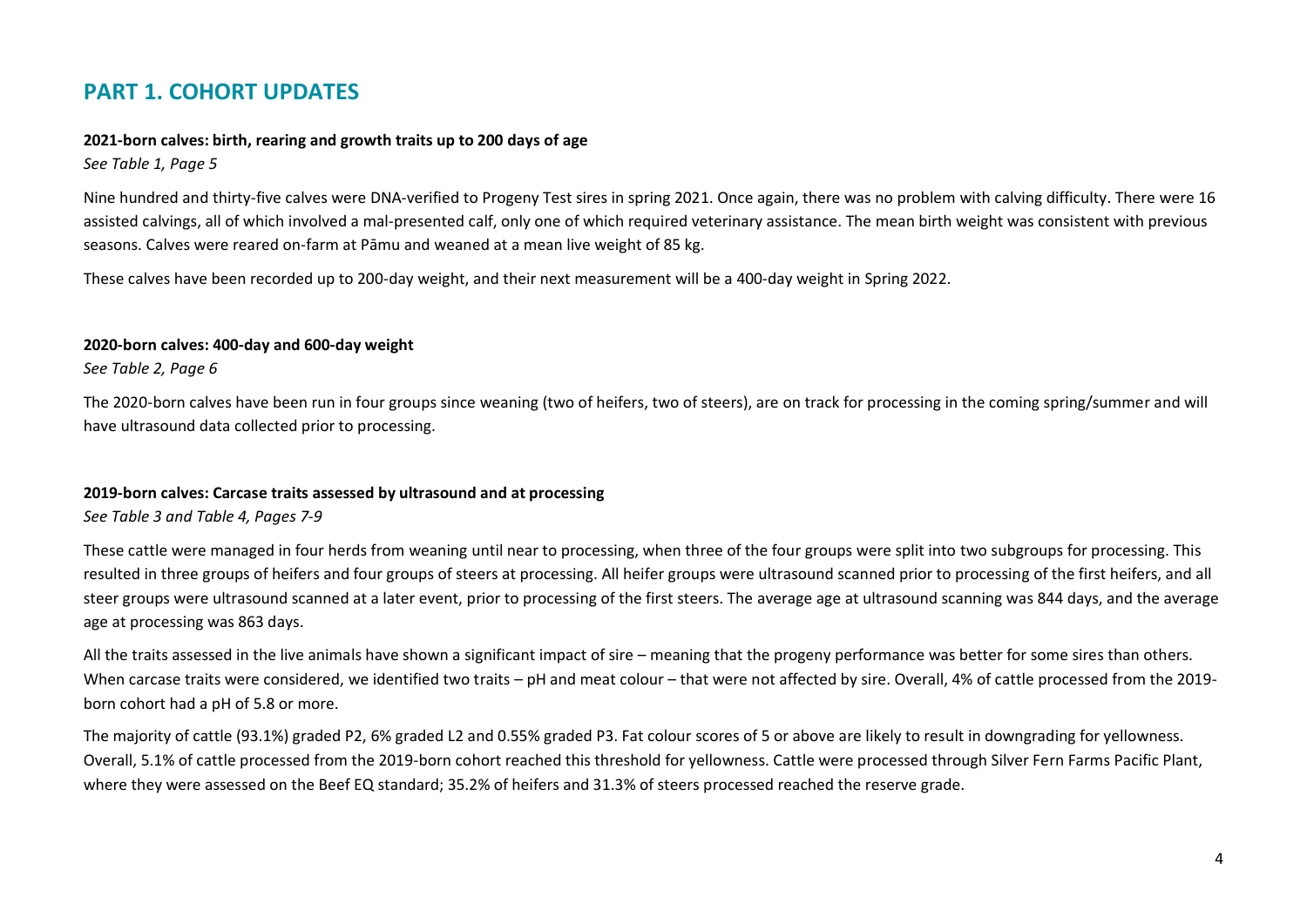| <b>Sire Name</b>                 | <b>Breed</b>       | <b>Herdbook number</b> | n<br>born | <b>Gestation</b><br>length (days) | <b>Birth</b><br>weight (kg) | n.<br>weaned | <b>Weaning</b><br>age (days) | $200$ -day<br>weight (kg) |
|----------------------------------|--------------------|------------------------|-----------|-----------------------------------|-----------------------------|--------------|------------------------------|---------------------------|
| Focus 193013                     | Angus              | NZE194990193013        | 38        | 281.0                             | 33.3                        | 35           | 91.7                         | 165                       |
|                                  |                    |                        | 39        |                                   |                             |              |                              | 177                       |
| Focus Cracker 4025               | Angus              | NZE194810184025        |           | 282.5                             | 37.5                        | 35           | 81.4                         |                           |
| Glanworth 17013                  | Angus              | 12154017013            | 67        | 277.0                             | 32.2                        | 67           | 89.4                         | 171                       |
| Ngaputahi P219                   | Angus              | NZE21095018P219        | 35        | 281.9                             | 35.8                        | 34           | 80.5                         | 169                       |
| Ploughbright Fennessy            | Australian Lowline | QLRF046                | 25        | 279.5                             | 33.7                        | 24           | 95.2                         | 154                       |
| Ardo Ajax 5014                   | Hereford           | 0277155014             | 74        | 281.2                             | 34.7                        | 68           | 85.0                         | 172                       |
| Ardo Hustler 8014                | Hereford           | 0277188014             | 44        | 283.8                             | 37.4                        | 43           | 81.3                         | 172                       |
| Beechwood Imposer 44             | Hereford           | 0051180044             | 34        | 279.1                             | 36.3                        | 30           | 75.3                         | 175                       |
| Beechwood In Time 7              | Hereford           | 0051180007             | 40        | 281.4                             | 34.4                        | 37           | 80.0                         | 175                       |
| Foulden Hill King 180500         | Hereford           | 1731180500             | 42        | 283.1                             | 40.0                        | 39           | 82.2                         | 169                       |
| Mahuta Ocean 8073                | Hereford           | 0828188073             | 25        | 279.6                             | 36.4                        | 22           | 80.7                         | 183                       |
| Shrimptons Hill 190126           | Hereford           | 0300190126             | 40        | 281.4                             | 36.1                        | 36           | 89.5                         | 164                       |
| Westholm Fargo U66               | Hereford           | 0421190066             | 38        | 281.6                             | 34.9                        | 37           | 84.4                         | 168                       |
| Torrisdale Pegasus P66           | Murray Grey        | 1427180066             | 47        | 280.6                             | 38.5                        | 43           | 81.8                         | 175                       |
| Tinopai BA Jed 1633              | Red Devon          | 172916033              | 39        | 281.4                             | 36.8                        | 36           | 86.7                         | 165                       |
| Kerrah Exchequer E502            | Simmental          | 1667AE0502             | 54        | 285.3                             | 37.5                        | 54           | 84.0                         | 168                       |
| Kerrah Fortress F326             | Simmental          | 1667AF0326             | 35        | 283.7                             | 37.9                        | 33           | 73.4                         | 182                       |
| Leafland E121                    | Simmental          | 1614AE0121             | 46        | 282.3                             | 38.8                        | 46           | 76.2                         | 179                       |
| Maungahina Kidmans Cove          | Speckle Park       | Mau K247               | 31        | 287.8                             | 39.1                        | 25           | 80.2                         | 171                       |
| Totara Hill Steak House N6       | Speckle Park       | N/A                    | 35        | 284.5                             | 38.3                        | 31           | 77.4                         | 173                       |
| Focus Stabilizer 5004 (red)      | Stabilizer         | N/A                    | 40        | 280.9                             | 37.2                        | 37           | 83.0                         | 177                       |
| Focus Stabilizer S183 (black)    | Stabilizer         | N/A                    | 39        | 284.7                             | 34.9                        | 35           | 84.7                         | 178                       |
| Focus Trinity 135263             | Stabilizer         | N/A                    | 46        | 281.2                             | 35.6                        | 41           | 81.1                         | 178                       |
| <b>Average of all DBPT Bulls</b> |                    |                        |           | 281.2                             | 37.7                        |              | 83.5                         | 171                       |

<span id="page-4-0"></span>**Table 1. Cohort 6 (2021-born calves): Average gestation length, birth weight, weaning age and 200-day weight of sires.**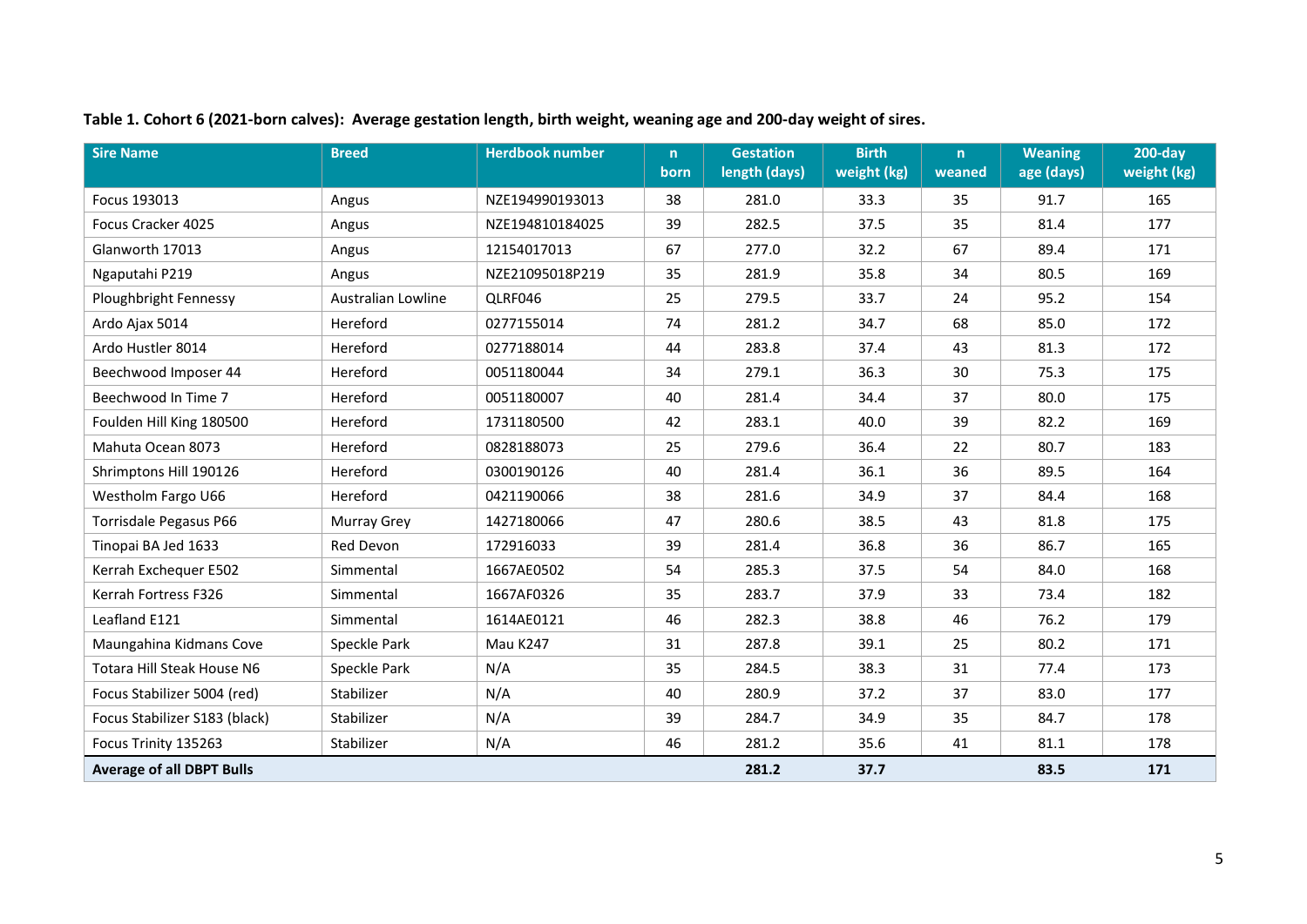# <span id="page-5-0"></span>**Table 2. Cohort 5 (2020-born calves): Average 400-day and 600-day weight of sires.**

| <b>Sire Name</b>                 | <b>Breed</b>          | <b>Herdbook number</b> | n at 400d | 400-day weight (kg) | 600-day weight (kg) |
|----------------------------------|-----------------------|------------------------|-----------|---------------------|---------------------|
| 29AN1920 ABS Protégé 306         | Angus                 | N/A                    | 30        | 282                 | 412                 |
| Focus 173075                     | Angus                 | NZE194990173075        | 28        | 299                 | 427                 |
| Glanworth 17013                  | Angus                 | 12154017013            | 41        | 281                 | 415                 |
| Kincardine KC Kingdom 15-531     | Angus                 | 13459015531            | 26        | 275                 | 405                 |
| Rissington 160043                | Angus                 | NZE145720160043        | 40        | 274                 | 407                 |
| Shalom Waigroup 319/07           | Angus                 | 10596007319            | 19        | 285                 | 424                 |
| Bruno van de Plashoeve           | <b>Belgian Blue</b>   | NL671357027            | 33        | 276                 | 400                 |
| JN Balder D406                   | <b>Black Hereford</b> | HB011124               | 27        | 268                 | 391                 |
| 829XB0064 NuEra T14 0064         | Composite             | 829AN1920              | 20        | 272                 | 414                 |
| Increva PP                       | Fleckvieh             | 10/171930              | 29        | 283                 | 416                 |
| Ardo Ajax 7086                   | Hereford              | 0277177086             | 26        | 275                 | 406                 |
| Ardo Fargo 7022                  | Hereford              | 0277177022             | 41        | 271                 | 397                 |
| Koanui Legend 7109               | Hereford              | 0216177109             | 31        | 277                 | 409                 |
| Matariki 110637                  | Hereford              | 0281110637             | 25        | 290                 | 430                 |
| Wirruna Matty M288               | Hereford              | AUWNAM288              | 28        | 290                 | 429                 |
| Yavenvale Nockout N312           | Hereford              | YAVN312                | 23        | 277                 | 411                 |
| Mangatara 798N                   | Limousin              | MTA1N798               | 25        | 272                 | 408                 |
| Tinopai VJ Awhitu 1373           | <b>Red Devon</b>      | 172917037              | 19        | 272                 | 391                 |
| Glenside Crumpy AC4              | Simmental             | 1312AC0004             | 50        | 298                 | 434                 |
| Kerrah Exchequer E502            | Simmental             | 1667AE0502             | 26        | 272                 | 396                 |
| Leafland E121                    | Simmental             | 1614AE0121             | 25        | 295                 | 437                 |
| Rissington New Standard AU158    | Simmental             | 0049AU0158             | 25        | 305                 | 445                 |
| Focus 18 Carat S046              | Stabilizer            | N/A                    | 29        | 264                 | 406                 |
| Focus Prophet S36                | Stabilizer            | N/A                    | 35        | 269                 | 409                 |
| <b>Average of all DPBT bulls</b> |                       |                        |           | 279                 | 412                 |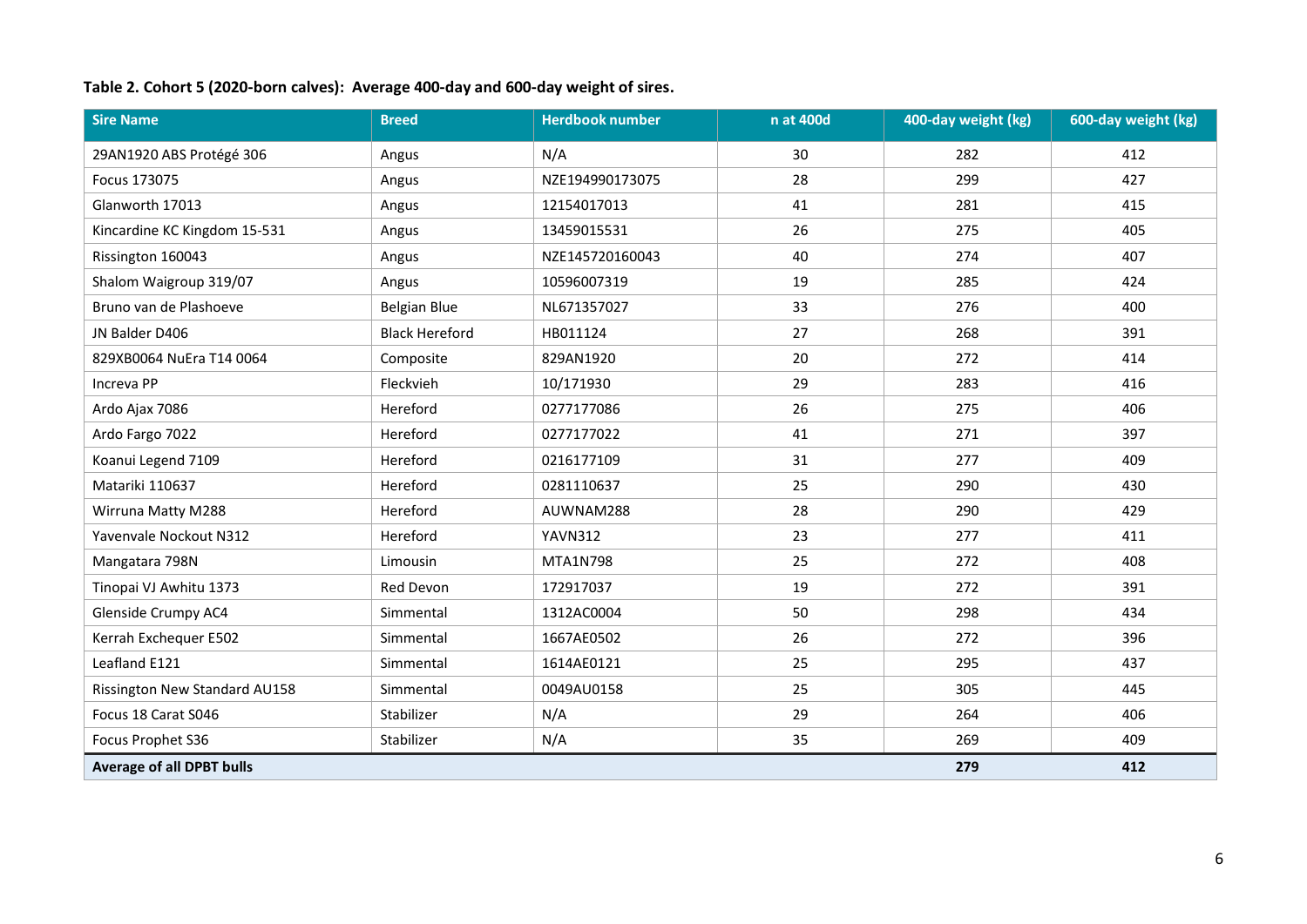<span id="page-6-0"></span>**Table 3. Cohort 4 (2019-born calves): Average live weight, eye muscle area (EMA), intramuscular fat (IMF) and fat depth at the rib and P8 sites of sires. All scan traits are adjusted to a common live weight at scanning.**

| <b>Sire Name</b>           | <b>Breed</b> | <b>Herdbook number</b> | n scanned | Live weight | $EMA$ (cm <sup>2</sup> ) | <b>IMF</b> | P8 fat depth<br>(mm) | <b>Rib fat depth</b><br>(mm) |
|----------------------------|--------------|------------------------|-----------|-------------|--------------------------|------------|----------------------|------------------------------|
|                            |              |                        |           | (kg)        |                          |            |                      |                              |
| Focus 171293               | Angus        | NZE194730171293        | 22        | 551         | 74.4                     | 5.8        | 7.1                  | 4.8                          |
| <b>Linton 16107</b>        | Angus        | NZE20305016107         | 19        | 526         | 74.1                     | 5.5        | 4.3                  | 4.0                          |
| Rissington 160043          | Angus        | NZE145720160043        | 30        | 533         | 76.5                     | 6.3        | 5.9                  | 5.3                          |
| Storth Oaks M33            | Angus        | NZE19507016M33         | 29        | 561         | 75.3                     | 5.3        | 6.3                  | 4.3                          |
| Storth Oaks M64            | Angus        | NZE19507016M64         | 25        | 542         | 77.3                     | 6.5        | 7.8                  | 5.5                          |
| Te Mania 15380             | Angus        | NZE16932015380         | 40        | 553         | 76.4                     | 6.0        | 8.4                  | 5.8                          |
| Te Mania Matrix 16018      | Angus        | NZE16932016018         | 32        | 534         | 76.8                     | 5.6        | 8.5                  | 5.2                          |
| Waitangi M203              | Angus        | NZE18954016M203        | 28        | 539         | 74.4                     | 5.3        | 7.4                  | 5.0                          |
| Kakahu Gerry 140506        | Charolais    | 001140506E             | 34        | 587         | 76.7                     | 3.1        | 7.1                  | 4.3                          |
| <b>Vollgas PS</b>          | Fleckvieh    | N/A                    | 33        | 515         | 72.9                     | 2.6        | 3.8                  | 3.0                          |
| Ardo Ajax 5014             | Hereford     | 0277155014             | 46        | 543         | 75.1                     | 3.6        | 7.3                  | 4.7                          |
| Ardo Vostock 5341          | Hereford     | 0277155341             | 24        | 535         | 71.9                     | 3.7        | 7.7                  | 4.9                          |
| Matariki 110637            | Hereford     | 0281110637             | 10        | 537         | 74.6                     | 4.4        | 7.5                  | 4.5                          |
| Mangatara 335L             | Limousin     | MTA1L335               | 35        | 536         | 74.0                     | 3.5        | 4.6                  | 3.4                          |
| Mangatara Jool             | Limousin     | MTAPJ145               | 31        | 511         | 75.0                     | 3.9        | 5.5                  | 3.9                          |
| Torrisdale Kakanui K123    | Murray Grey  | 1427140123             | 42        | 540         | 75.0                     | 4.8        | 6.1                  | 4.6                          |
| Jipidji                    | Normande     | FR5350920122           | 29        | 552         | 72.0                     | 3.4        | 3.3                  | 2.6                          |
| Glendhu Lochore 16603      | Shorthorn    | 228516603              | 25        | 523         | 76.8                     | 4.7        | 6.2                  | 4.3                          |
| Kerrah Efficient E500      | Simmental    | 1667AE0500             | 31        | 522         | 74.8                     | 3.8        | 6.0                  | 3.9                          |
| Leafland E121              | Simmental    | 1614AE0121             | 13        | 562         | 76.2                     | 2.6        | 5.0                  | 3.2                          |
| Rissington AF184           | Simmental    | 0049AF0184             | 25        | 526         | 73.2                     | 3.4        | 4.1                  | 3.0                          |
| Aschwood Black Sambo 501   | South Devon  | <b>RVA15501 PZK</b>    | 36        | 553         | 74.2                     | 5.2        | 6.5                  | 4.1                          |
| Parkvale Kiwi K01          | Speckle Park | PRK KO1                | 32        | 512         | 76.3                     | 4.7        | 6.8                  | 4.9                          |
| Focus Trinity 135263       | Stabilizer   | N/A                    | 23        | 549         | 76.4                     | 4.8        | 7.8                  | 4.8                          |
| Stabilizer 165303          | Stabilizer   | N/A                    | 47        | 548         | 74.5                     | 4.0        | 7.6                  | 5.0                          |
| Stabilizer 16S38           | Stabilizer   | N/A                    | 16        | 551         | 72.0                     | 3.8        | 4.9                  | 3.7                          |
| Average of all DBPT bulls* |              |                        |           | 540         | 74.5                     | 4.4        | 6.9                  | 4.5                          |

\*The 2018-born calves are the first cohort to be ultrasound scanned, so the average presented is only for the bulls from the 2018 and 2019 cohorts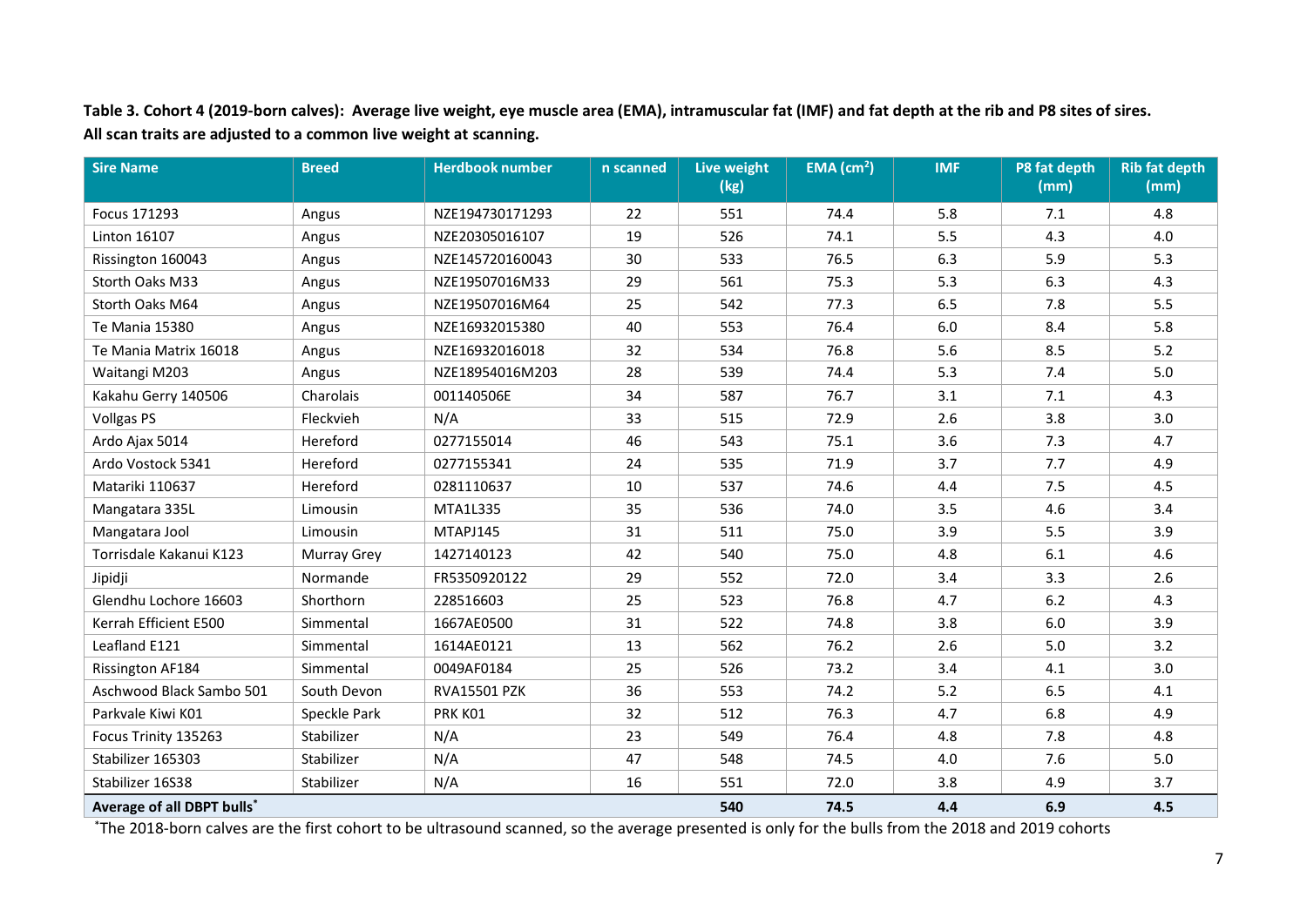<span id="page-7-0"></span>**Table 4. Cohort 4 (2019-born calves): Average pre-slaughter live weight, dressing out percentage, carcase weight, MSA marbling score, rib fat depth, pH, meat colour, fat colour and ossification of sires. Rib fat depth and marbling score are adjusted to a common carcase weight, and meat colour is adjusted for pH.**

| <b>Sire Name</b>                 | <b>Breed</b>       | <b>Herdbook number</b> | n<br>carcase | Live weight<br>(kg) | <b>Dressing</b><br>out (%) | <b>Carcase</b><br>weight (kg) | <b>Marbling</b><br>score | <b>Rib fat</b><br>depth (mm) | pH   | <b>Meat colour</b><br>$(1-9 scale)$ | <b>Fat colour</b><br>$(1-9 scale)$ | <b>Ossification</b> |
|----------------------------------|--------------------|------------------------|--------------|---------------------|----------------------------|-------------------------------|--------------------------|------------------------------|------|-------------------------------------|------------------------------------|---------------------|
| Focus 171293                     | Angus              | NZE194730171293        | 19           | 575                 | 50.6                       | 285                           | 359                      | 5.8                          | 5.66 | 3.2                                 | 3.1                                | 152                 |
| Linton 16107                     | Angus              | NZE20305016107         | 16           | 546                 | 49.6                       | 265                           | 351                      | 6.4                          | 5.63 | 3.1                                 | 3.2                                | 154                 |
| Rissington 160043                | Angus              | NZE145720160043        | 27           | 557                 | 50.3                       | 275                           | 401                      | 6.9                          | 5.64 | 3.2                                 | 3.2                                | 155                 |
| Storth Oaks M33                  | Angus              | NZE19507016M33         | 25           | 577                 | 50.3                       | 285                           | 329                      | 5.8                          | 5.62 | 3.2                                 | 3.2                                | 158                 |
| Storth Oaks M64                  | Angus              | NZE19507016M64         | 22           | 561                 | 50.2                       | 275                           | 402                      | 7.5                          | 5.62 | 3.3                                 | 2.7                                | 160                 |
| Te Mania 15380                   | Angus              | NZE16932015380         | 37           | 580                 | 49.5                       | 281                           | 366                      | 6.7                          | 5.62 | 3.2                                 | 3.1                                | 157                 |
| Te Mania Matrix<br>16018         | Angus              | NZE16932016018         | 28           | 553                 | 50.0                       | 272                           | 384                      | 6.4                          | 5.62 | 3.1                                 | 3.3                                | 166                 |
| Waitangi M203                    | Angus              | NZE18954016M23         | 25           | 561                 | 49.8                       | 273                           | 400                      | 6.4                          | 5.63 | 3.2                                 | 3.6                                | 157                 |
| Kakahu Gerry 140506              | Charolais          | 001140506E             | 32           | 610                 | 50.0                       | 296                           | 274                      | 5.7                          | 5.67 | 3.4                                 | 3.1                                | 155                 |
| Vollgas PS                       | Fleckvieh          | N/A                    | 29           | 534                 | 50.2                       | 264                           | 297                      | 5.5                          | 5.66 | 3.4                                 | 3.6                                | 155                 |
| Ardo Ajax 5014                   | Hereford           | 0277155014             | 45           | 568                 | 50.0                       | 278                           | 323                      | 6.7                          | 5.65 | 3.1                                 | 3.0                                | 157                 |
| Ardo Vostock 5341                | Hereford           | 0277155341             | 19           | 560                 | 50.5                       | 278                           | 306                      | 6.0                          | 5.64 | 3.2                                 | 3.2                                | 154                 |
| Matariki 110637                  | Hereford           | 0281110637             | 10           | 562                 | 50.1                       | 277                           | 330                      | 5.8                          | 5.60 | 3.3                                 | 3.4                                | 148                 |
| Mangatara 335L                   | Limousin           | MTA1L335               | 28           | 556                 | 50.7                       | 276                           | 309                      | 5.3                          | 5.64 | 3.2                                 | 3.0                                | 157                 |
| Mangatara Jool                   | Limousin           | MTAPJ145               | 28           | 533                 | 50.8                       | 265                           | 292                      | 5.5                          | 5.65 | 3.3                                 | 3.3                                | 160                 |
| Torrisdale Kakanui<br>K123       | <b>Murray Grey</b> | 1427140123             | 41           | 567                 | 50.1                       | 278                           | 311                      | 6.3                          | 5.64 | 3.2                                 | 3.3                                | 156                 |
| <b>Average of all DBPT bulls</b> |                    |                        |              | 564                 | 49.6%                      | 274                           | 300                      | 5.6                          | 5.64 | 3.3                                 | 3.0                                | 156                 |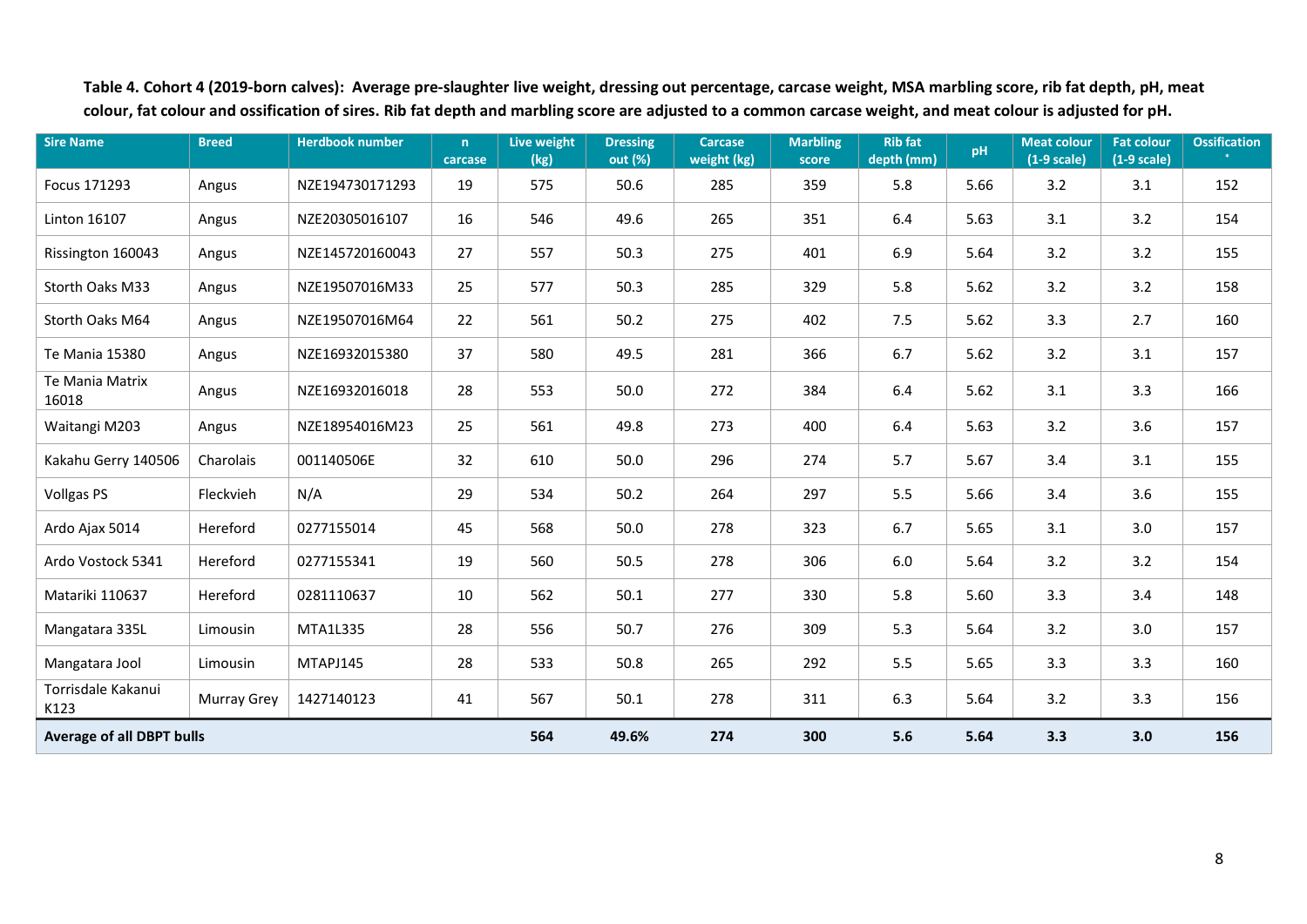#### **Table 4. Cohort 4 (2019-born calves) continued from previous page**

| <b>Sire Name</b>            | <b>Breed</b> | <b>Herdbook number</b> | n<br>carcase | Live weight<br>(kg) | <b>Dressing</b><br>out (%) | <b>Carcase</b><br>weight (kg) | <b>Marbling</b><br>score | <b>Rib fat</b><br>depth (mm) | pH   | <b>Meat colour</b><br>$(1-9 scale)$ | <b>Fat colour</b><br>$(1-9 scale)$ | <b>Ossification</b> |
|-----------------------------|--------------|------------------------|--------------|---------------------|----------------------------|-------------------------------|--------------------------|------------------------------|------|-------------------------------------|------------------------------------|---------------------|
| Jipidji                     | Normande     | FR5350920122           | 26           | 577                 | 50.3                       | 282                           | 296                      | 4.9                          | 5.61 | 3.0                                 | 3.1                                | 148                 |
| Glendhu Lochore<br>16603    | Shorthorn    | 228516603              | 22           | 542                 | 51.3                       | 273                           | 343                      | 6.5                          | 5.67 | 3.2                                 | 2.8                                | 160                 |
| Kerrah Efficient E500       | Simmental    | 1667AE0500             | 27           | 544                 | 49.9                       | 265                           | 326                      | 5.7                          | 5.67 | 3.4                                 | 3.3                                | 163                 |
| Leafland E121               | Simmental    | 1614AE0121             | 12           | 581                 | 50.5                       | 288                           | 294                      | 5.0                          | 5.67 | 3.3                                 | 3.1                                | 168                 |
| Rissington AF184            | Simmental    | 0049AF0184             | 18           | 555                 | 49.7                       | 271                           | 324                      | 5.5                          | 5.68 | 3.2                                 | 3.2                                | 153                 |
| Aschwood Black<br>Sambo 501 | South Devon  | <b>RVA15501 PZK</b>    | 32           | 577                 | 49.6                       | 281                           | 324                      | 6.2                          | 5.66 | 3.0                                 | 3.2                                | 157                 |
| Parkvale Kiwi K01           | Speckle Park | PRK KO1                | 27           | 538                 | 50.3                       | 267                           | 336                      | 5.8                          | 5.64 | 3.1                                 | 3.4                                | 152                 |
| Focus Trinity 135263        | Stabilizer   | N/A                    | 20           | 572                 | 49.8                       | 280                           | 370                      | 6.4                          | 5.65 | 3.1                                 | 3.0                                | 155                 |
| Stabilizer 165303           | Stabilizer   | N/A                    | 46           | 573                 | 49.9                       | 280                           | 340                      | 6.0                          | 5.62 | 3.1                                 | 3.2                                | 161                 |
| Stabilizer 16S38            | Stabilizer   | N/A                    | 15           | 571                 | 49.3                       | 276                           | 318                      | 5.8                          | 5.68 | 3.2                                 | 3.5                                | 162                 |
| Average of all DBPT bulls   |              |                        |              | 564                 | 49.6%                      | 274                           | 300                      | 5.6                          | 5.64 | 3.3                                 | 3.0                                | 156                 |

**\***Ossification was measured for the first time on 2018-born calves, but the number of progeny reported includes those born in previous cohorts for the link sires.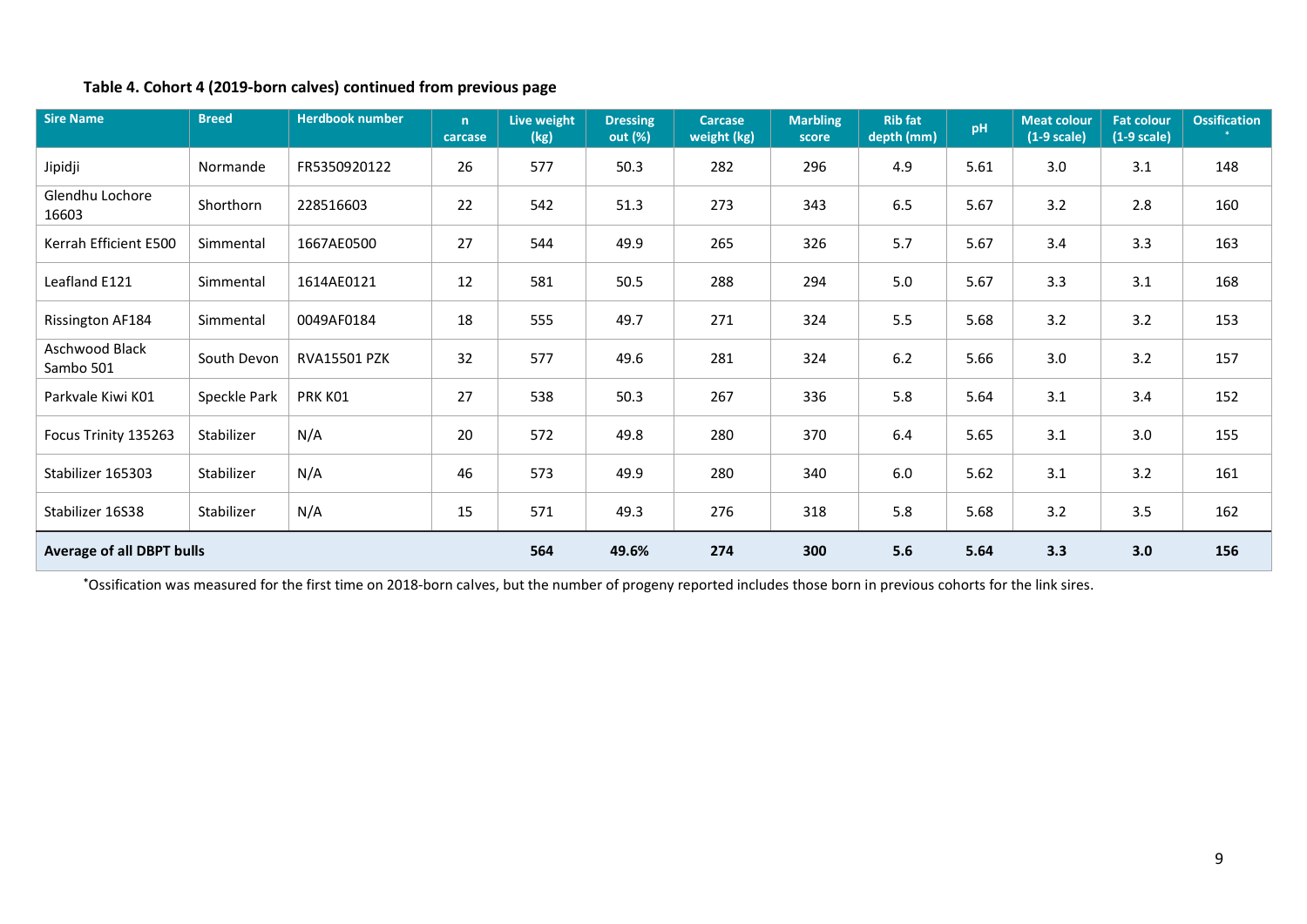# <span id="page-9-0"></span>**PART 2. TOP PERFORMING BULLS ACROSS COHORTS:**

#### <span id="page-9-1"></span>**a. All-round performance from birth-carcase (sires of progeny born 2019 or earlier).**

The ideal bull for dairy beef must produce a calf that is born easily and on-time, and that calf must then grow quickly to weaning, and then to processing, producing a good level of fatness in the carcase.

There are twelve bulls in the Progeny Test (within those for which carcase data has already been collected), that meet the following criteria: birth weight less than 40 kg, gestation length no more than 282 days, weaning age below average, carcase weight and marbling score above average.

<span id="page-9-2"></span>**Table 5. Bulls with lifetime progeny data that meet the "all-rounder" criteria - having good birth weight, gestation length, age at weaning, carcase weight and marbling score.**

| <b>Sire Name</b>          | <b>Breed</b> | <b>Herdbook number</b> | <b>Gestation</b><br>length<br>(days) | <b>Birth</b><br>weight<br>(kg) | <b>Weaning</b><br>Age (days) | $200$ -day<br>weight<br>(kg) | 400-day<br>weight<br>(kg) | 600-day<br>weight<br>(kg) | <b>Ultrasound</b><br>$EMA$ (cm <sup>2</sup> ) | <b>Carcase</b><br>weight<br>(kg) | <b>MSA</b><br>marbling<br>score |
|---------------------------|--------------|------------------------|--------------------------------------|--------------------------------|------------------------------|------------------------------|---------------------------|---------------------------|-----------------------------------------------|----------------------------------|---------------------------------|
| Focus 171293              | Angus        | NZE194990173075        | 280.5                                | 38.4                           | 79.2                         | 174                          | 289                       | 422                       | 74.4                                          | 285                              | 359                             |
| Rissington C200           | Angus        | NZE14572015C200        | 278.8                                | 33.5                           | 80.7                         | 174                          | 289                       | 418                       | 75.9                                          | 282                              | 392                             |
| Rissington Protégé 110002 | Angus        | NZE145720110002        | 278.5                                | 37.7                           | 80.2                         | 175                          | 292                       | 431                       |                                               | 282                              | 322                             |
| Storth Oaks K122          | Angus        | NZE19507014K122        | 279.2                                | 35.7                           | 83.5                         | 167                          | 281                       | 417                       | 73.9                                          | 281                              | 371                             |
| Storth Oaks M33           | Angus        | NZE1950716M33          | 279.8                                | 36.2                           | 77.5                         | 179                          | 297                       | 426                       | 75.3                                          | 285                              | 329                             |
| Te Mania 15380            | Angus        | NZE16932015380         | 281.5                                | 37.0                           | 82.3                         | 168                          | 285                       | 420                       | 76.4                                          | 281                              | 366                             |
| Ardo Vostock 5341         | Hereford     | 0277155341             | 280.7                                | 35.7                           | 78.5                         | 176                          | 290                       | 412                       | 71.9                                          | 278                              | 306                             |
| Mangatara 335L            | Limousin     | MTA1L335               | 280.3                                | 36.5                           | 81.5                         | 165                          | 280                       | 409                       | 74.0                                          | 276                              | 309                             |
| Glenside Crumpy C4        | Simmental    | 1312AC0004             | 280.3                                | 37.1                           | 78.8                         | 182                          | 298                       | 434                       | 76.1                                          | 289                              | 308                             |
| Aschwood Black Sambo 501  | South Devon  | <b>RVA15501 PZK</b>    | 279.2                                | 36.7                           | 83.3                         | 171                          | 283                       | 422                       | 74.2                                          | 281                              | 324                             |
| Focus Trinity 135263      | Stabilizer   | N/A                    | 281.2                                | 35.6                           | 81.1                         | 178                          | 285                       | 420                       | 76.4                                          | 280                              | 370                             |
| Stabilizer 165303         | Stabilizer   | N/A                    | 278.6                                | 34.5                           | 80.5                         | 175                          | 286                       | 416                       | 74.5                                          | 280                              | 340                             |

Note: Bulls are listed alphabetically within breed. Rissington Protégé 110002 was used at Limestone Downs only and does not have ultrasound records on his progeny. Bulls with values highlighted indicate they are within the top 20% of tested bulls for that trait.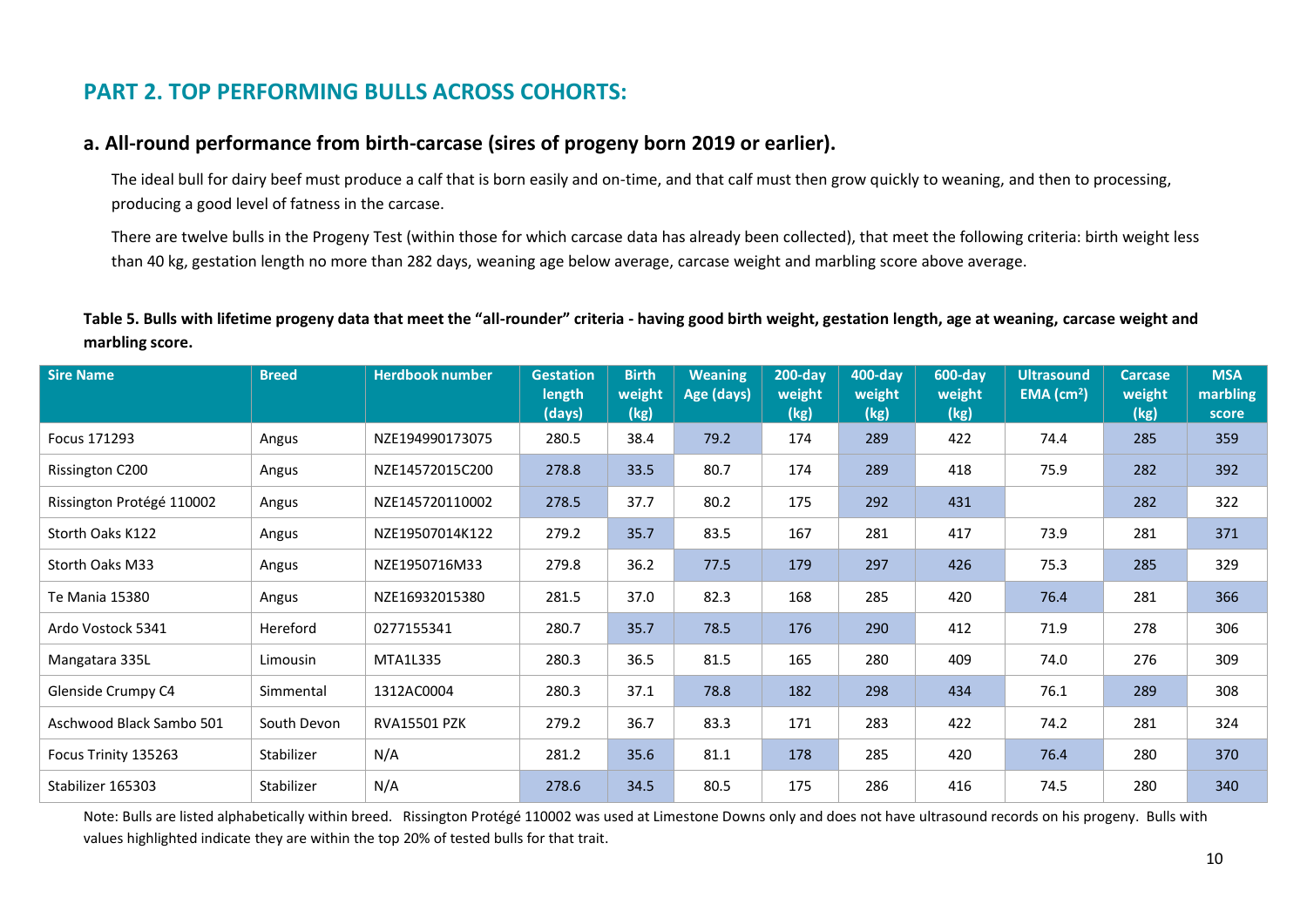#### <span id="page-10-0"></span>**Table 6. All round performance of up-and-coming sires (sires of progeny born 2020 or 2021).**

For bulls that do not have progeny old enough for processing yet, live weight at 600 days (2020-born) or 200 days (2021-born) was considered in place of carcase traits. There are nine bulls in the Progeny Test that meet the following criteria: birth weight less than 40 kg, gestation length no more than 282 days, 600-day weight (2020-sires only) or 200-day weight (2021-sires only) above average.

| <b>Sire Name</b>              | <b>Breed</b> | <b>Herdbook number</b> | <b>Gestation</b><br>length (days) | <b>Birth weight</b><br>(kg) | <b>Weaning</b><br>Age (days) | $200$ -day<br>weight (kg) | 400-day<br>weight<br>(kg) | 600-day<br>weight (kg) |
|-------------------------------|--------------|------------------------|-----------------------------------|-----------------------------|------------------------------|---------------------------|---------------------------|------------------------|
|                               |              |                        |                                   |                             |                              |                           |                           |                        |
| 29AN1920 ABS Protégé 306      | Angus        | N/A                    | 280                               | 38.3                        | 81.4                         | 176                       | 282                       | 412                    |
| Focus 173075                  | Angus        | NZE194990173075        | 278                               | 36.3                        | 81.6                         | 177                       | 299                       | 427                    |
| Beechwood Imposer 44          | Hereford     | 0051180044             | 279                               | 36.3                        | 75.3                         | 175                       |                           |                        |
| Beechwood In Time 7           | Hereford     | 0051180007             | 281                               | 34.4                        | 80.0                         | 175                       |                           |                        |
| Mahuta Ocean 8073             | Hereford     | 0828188073             | 280                               | 36.4                        | 80.7                         | 183                       |                           |                        |
| Wirruna Matty M288            | Hereford     | AUWNAM288              | 278                               | 36.1                        | 84.5                         | 175                       | 290                       | 429                    |
| Torrisdale Pegasus P66        | Murray Grey  | 1427180066             | 281                               | 38.5                        | 81.8                         | 175                       |                           |                        |
| Rissington New Standard AU158 | Simmental    | 0049AU0158             | 278                               | 38.8                        | 77.7                         | 187                       | 305                       | 445                    |
| Focus Stabilizer 5004 (red)   | Stabilizer   | N/A                    | 281                               | 37.2                        | 83.0                         | 177                       |                           |                        |

Note: Bulls are listed alphabetically within breed. Bulls with values highlighted indicate they are within the top 20% of tested bulls for that trait.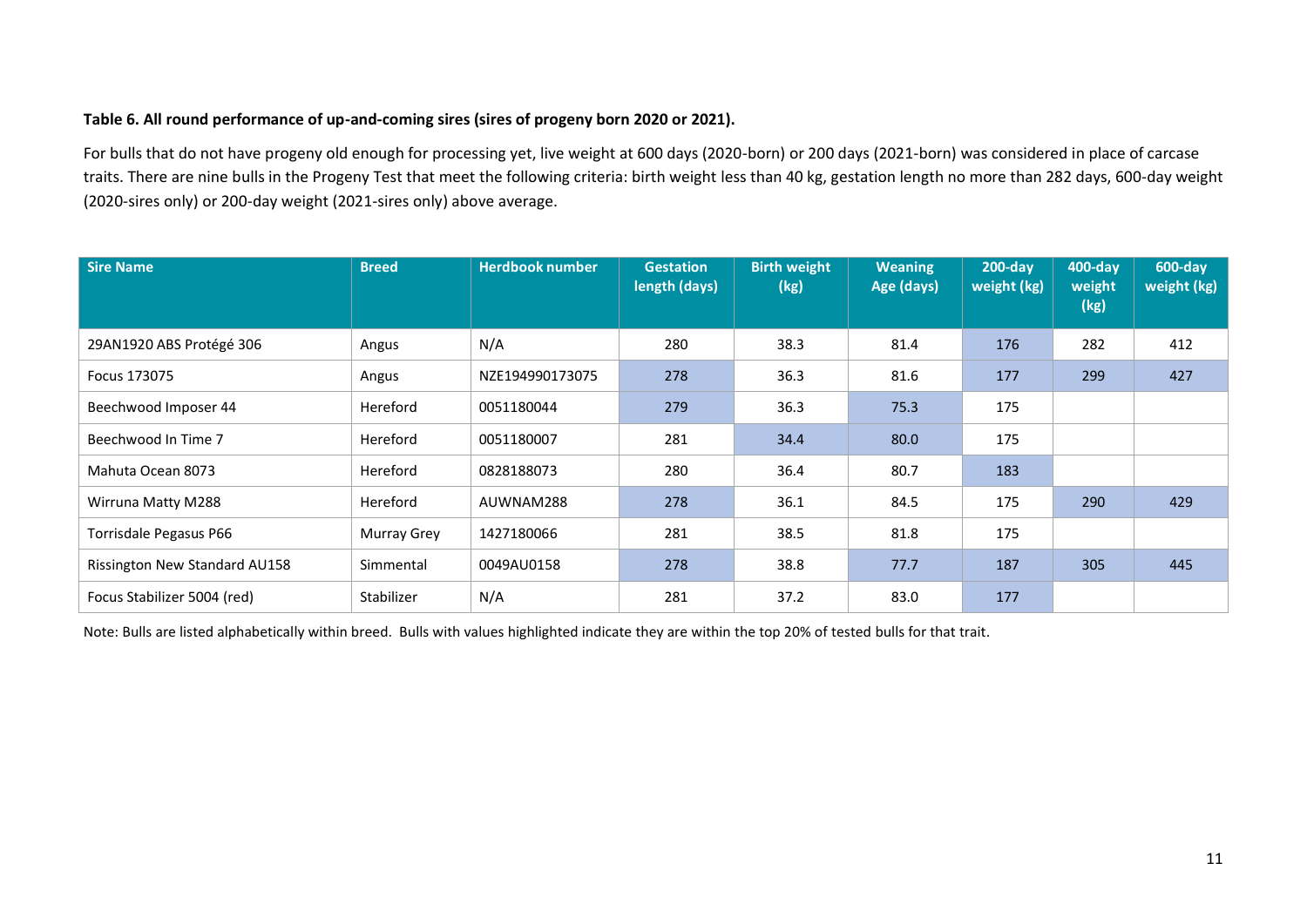# <span id="page-11-0"></span>**b. Carcase weight and marbling (sires of progeny born 2019 or earlier).**

| <b>Sire Name</b>           | <b>Breed</b> | <b>Herdbook number</b> | <b>Gestation</b><br>length<br>(days) | <b>Birth</b><br>weight<br>(kg) | <b>Weaning</b><br>Age<br>(days) | 200-day<br>weight<br>(kg) | 400-day<br>weight<br>(kg) | 600-day<br>weight<br>(kg) | Ultrasound <sup>*</sup><br>$EMA$ (cm <sup>2</sup> ) | <b>Carcase</b><br>weight<br>(kg) | <b>MSA</b><br>marbling<br>score | <b>Rib fat</b><br><b>Depth</b><br>(mm) |
|----------------------------|--------------|------------------------|--------------------------------------|--------------------------------|---------------------------------|---------------------------|---------------------------|---------------------------|-----------------------------------------------------|----------------------------------|---------------------------------|----------------------------------------|
| Kakahu Gerry 140506        | Charolais    | 001140506E             | 282.6                                | 39.4                           | 75.6                            | 185                       | 316                       | 456                       | 76.7                                                | 296                              | 274                             | 5.7                                    |
| <b>Beechwood Doubtless</b> | Hereford     | 0051140527             | 280.8                                | 39.1                           | 85.9                            | 170                       | 283                       | 427                       |                                                     | 292                              | 275                             | 7.4                                    |
| Storth Oaks H41            | Angus        | NZE19507012H41         | 280.0                                | 40.8                           | 81.9                            | 174                       | 288                       | 427                       |                                                     | 292                              | 299                             | 5.1                                    |
| Stabilizer 165287          | Stabilizer   | N/A                    | 282.0                                | 36.0                           | 87.2                            | 180                       | 305                       | 437                       | 74.0                                                | 291                              | 319                             | 6.1                                    |
| Glenside Crumpy C4         | Simmental    | 1312AC0004             | 280.3                                | 37.1                           | 78.8                            | 182                       | 298                       | 434                       | 76.1                                                | 289                              | 308                             | 5.2                                    |
| Janefield Ed               | Simmental    | 1671AE0001             | 284.0                                | 39.7                           | 83.7                            | 181                       | 301                       | 430                       | 77.7                                                | 288                              | 289                             | 5.5                                    |
| Leafland E121              | Simmental    | 1614AE0121             | 282.3                                | 38.8                           | 76.2                            | 179                       | 295                       | 437                       | 76.2                                                | 288                              | 294                             | 5.0                                    |
| Limehills Awesome X117     | Hereford     | 0677020117             | 287.1                                | 45.6                           | 77.6                            | 181                       | 294                       | 435                       |                                                     | 288                              | 171                             | 2.5                                    |
| Koanui Briton 2044         | Hereford     | 0216122044             | 284.6                                | 37.6                           | 80.0                            | 175                       | 291                       | 427                       | 73.6                                                | 285                              | 271                             | 7.0                                    |
| Focus 171293               | Angus        | NZE194730171293        | 280.5                                | 38.4                           | 79.2                            | 174                       | 289                       | 422                       | 74.4                                                | 285                              | 359                             | 5.8                                    |
| Storth Oaks M33            | Angus        | NZE1950716M33          | 279.8                                | 36.2                           | 77.5                            | 179                       | 297                       | 426                       | 75.3                                                | 285                              | 329                             | 5.8                                    |
| Flagstaff Big Red E8       | Hereford     | 0759090008             | 283.7                                | 41.3                           | 83.4                            | 171                       | 288                       | 430                       |                                                     | 285                              | 247                             | 6.0                                    |
| Koanui Unanimous 0408      | Hereford     | 0216100408             | 283.8                                | 40.2                           | 80.0                            | 175                       | 294                       | 431                       |                                                     | 284                              | 229                             | 4.4                                    |
| Koanui Bedford 4081        | Hereford     | 0216144081             | 282.6                                | 41.0                           | 77.0                            | 175                       | 290                       | 433                       |                                                     | 283                              | 241                             | 4.2                                    |
| Jipidji                    | Normande     | FR5350920122           | 278.7                                | 37.5                           | 82.9                            | 171                       | 289                       | 423                       | 72.0                                                | 282                              | 296                             | 4.9                                    |
| Rissington Protégé 110002  | Angus        | NZE145720110002        | 278.5                                | 37.7                           | 80.2                            | 175                       | 292                       | 431                       |                                                     | 282                              | 322                             | 4.5                                    |
| Rissington C200            | Angus        | NZE14572015C200        | 278.8                                | 33.5                           | 80.7                            | 174                       | 289                       | 418                       | 75.9                                                | 282                              | 392                             | 6.6                                    |
| Kakahu For Bond 13007      | Angus        | NZE13300013007         | 281.3                                | 38.4                           | 84.8                            | 175                       | 280                       | 409                       |                                                     | 282                              | 263                             | 4.0                                    |
| Koanui Rocket 0219         | Hereford     | 0216000219             | 283.7                                | 38.3                           | 82.5                            | 175                       | 290                       | 423                       | 72.9                                                | 282                              | 268                             | 6.0                                    |
| Riverton Baltic 09 183     | Hereford     | 0091090183             | 284.6                                | 39.5                           | 89.2                            | 172                       | 283                       | 421                       |                                                     | 281                              | 228                             | 3.1                                    |

#### <span id="page-11-1"></span>**Table 7. Top 20 bulls for carcase weight (that have had at least 10 progeny processed).**

\*Bulls used at Limestone Downs only do not have ultrasound records on their progeny.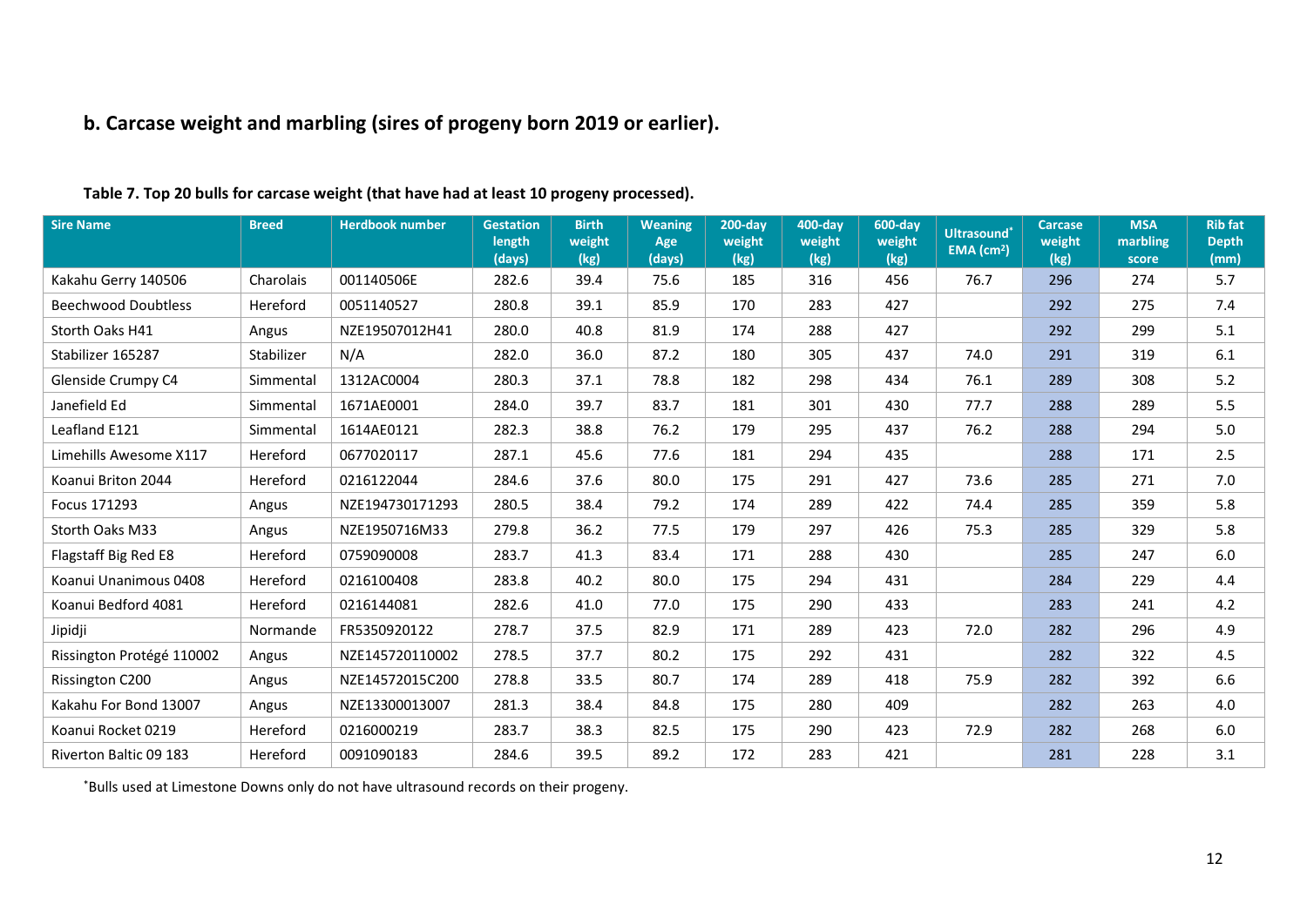| <b>Sire Name</b>           | <b>Breed</b> | <b>Herdbook number</b> | <b>Gestation</b><br>length<br>(days) | <b>Birth</b><br>weight<br>(kg) | Weaning<br>Age<br>(days) | $200$ -day<br>weight<br>(kg) | 400-day<br>weight<br>(kg) | 600-day<br>weight<br>(kg) | Ultrasound <sup>®</sup><br>$EMA$ (cm <sup>2</sup> ) | <b>Carcase</b><br>weight<br>(kg) | <b>MSA</b><br>marbling<br>score | <b>Rib fat</b><br><b>Depth</b><br>(mm) |
|----------------------------|--------------|------------------------|--------------------------------------|--------------------------------|--------------------------|------------------------------|---------------------------|---------------------------|-----------------------------------------------------|----------------------------------|---------------------------------|----------------------------------------|
| Seven Hills 85/15          | Angus        | NZE21159015085         | 280.6                                | 35.2                           | 90.8                     | 163                          | 275                       | 399                       | 75.8                                                | 269                              | 433                             | 6.4                                    |
| Storth Oaks M64            | Angus        | NZE19507016M64         | 278.0                                | 33.1                           | 84.7                     | 176                          | 293                       | 421                       | 77.3                                                | 275                              | 402                             | 7.5                                    |
| Rissington 160043          | Angus        | NZE145720160043        | 275.8                                | 33.0                           | 85.6                     | 170                          | 274                       | 407                       | 76.5                                                | 275                              | 401                             | 6.9                                    |
| Waitangi M203              | Angus        | NZE18954016M203        | 279.1                                | 36.4                           | 80.6                     | 172                          | 286                       | 407                       | 74.4                                                | 273                              | 400                             | 6.4                                    |
| Rissington C200            | Angus        | NZE14572015C200        | 278.8                                | 33.5                           | 80.7                     | 174                          | 289                       | 418                       | 75.9                                                | 282                              | 392                             | 6.6                                    |
| Storth Oaks Angus Prime K5 | Angus        | NZE19507014K5          | 278.5                                | 36.1                           | 88.4                     | 159                          | 264                       | 390                       | 75.6                                                | 267                              | 390                             | 7.0                                    |
| Te Mania Matrix 16018      | Angus        | NZE16932016018         | 281.1                                | 36.6                           | 82.8                     | 174                          | 285                       | 411                       | 76.8                                                | 272                              | 384                             | 6.4                                    |
| Limehills Streaker 150368  | Hereford     | 0677150368             | 284.3                                | 38.2                           | 81.3                     | 177                          | 293                       | 425                       | 73.6                                                | 279                              | 372                             | 7.1                                    |
| Storth Oaks K122           | Angus        | NZE19507014K122        | 279.2                                | 35.7                           | 83.5                     | 167                          | 281                       | 417                       | 73.9                                                | 281                              | 371                             | 6.7                                    |
| Focus Trinity 135263       | Stabilizer   | N/A                    | 281.2                                | 35.6                           | 81.1                     | 178                          | 285                       | 420                       | 76.4                                                | 280                              | 370                             | 6.4                                    |
| <b>Te Mania 15380</b>      | Angus        | NZE16932015380         | 281.5                                | 37.0                           | 82.3                     | 168                          | 285                       | 420                       | 76.4                                                | 281                              | 366                             | 6.7                                    |
| Focus 171293               | Angus        | NZE194730171293        | 280.5                                | 38.4                           | 79.2                     | 174                          | 289                       | 422                       | 74.4                                                | 285                              | 359                             | 5.8                                    |
| Linton 16107               | Angus        | NZE20305016107         | 282.2                                | 34.3                           | 80.1                     | 172                          | 282                       | 404                       | 74.1                                                | 265                              | 351                             | 6.4                                    |
| Ardo Ezicalve Caspian      | Hereford     | 0277066159             | 282.7                                | 37.7                           | 91.1                     | 161                          | 266                       | 398                       |                                                     | 259                              | 346                             | 5.6                                    |
| Te Mania Unlimited U3271   | Angus        | AUS0VTMU3271           | 282.3                                | 38.0                           | 86.3                     | 168                          | 279                       | 410                       |                                                     | 272                              | 346                             | 4.7                                    |
| Glendhu Lochore 16603      | Shorthorn    | 228516603              | 282.8                                | 36.4                           | 85.9                     | 166                          | 275                       | 402                       | 76.8                                                | 273                              | 343                             | 6.5                                    |
| Stabilizer 165303          | Stabilizer   | N/A                    | 278.6                                | 34.5                           | 80.5                     | 175                          | 286                       | 416                       | 74.5                                                | 280                              | 340                             | 6.0                                    |
| Te Whanga 16-039           | Angus        | 10752016039            | 278.6                                | 34.3                           | 93.1                     | 159                          | 274                       | 402                       | 74.3                                                | 269                              | 340                             | 8.0                                    |
| Storth Oaks Everest J20    | Angus        | NZE19507013J20         | 278.3                                | 37.8                           | 88.4                     | 171                          | 280                       | 413                       |                                                     | 277                              | 337                             | 5.9                                    |
| Parkvale Kiwi K01          | Speckle Park | PRK KO1                | 284.0                                | 36.9                           | 83.9                     | 169                          | 273                       | 398                       | 76.3                                                | 267                              | 336                             | 5.8                                    |

<span id="page-12-0"></span>**Table 8. Top 20 bulls for marbling score (that have had at least 10 progeny processed).**

\*Bulls used at Limestone Downs only do not have ultrasound records on their progeny.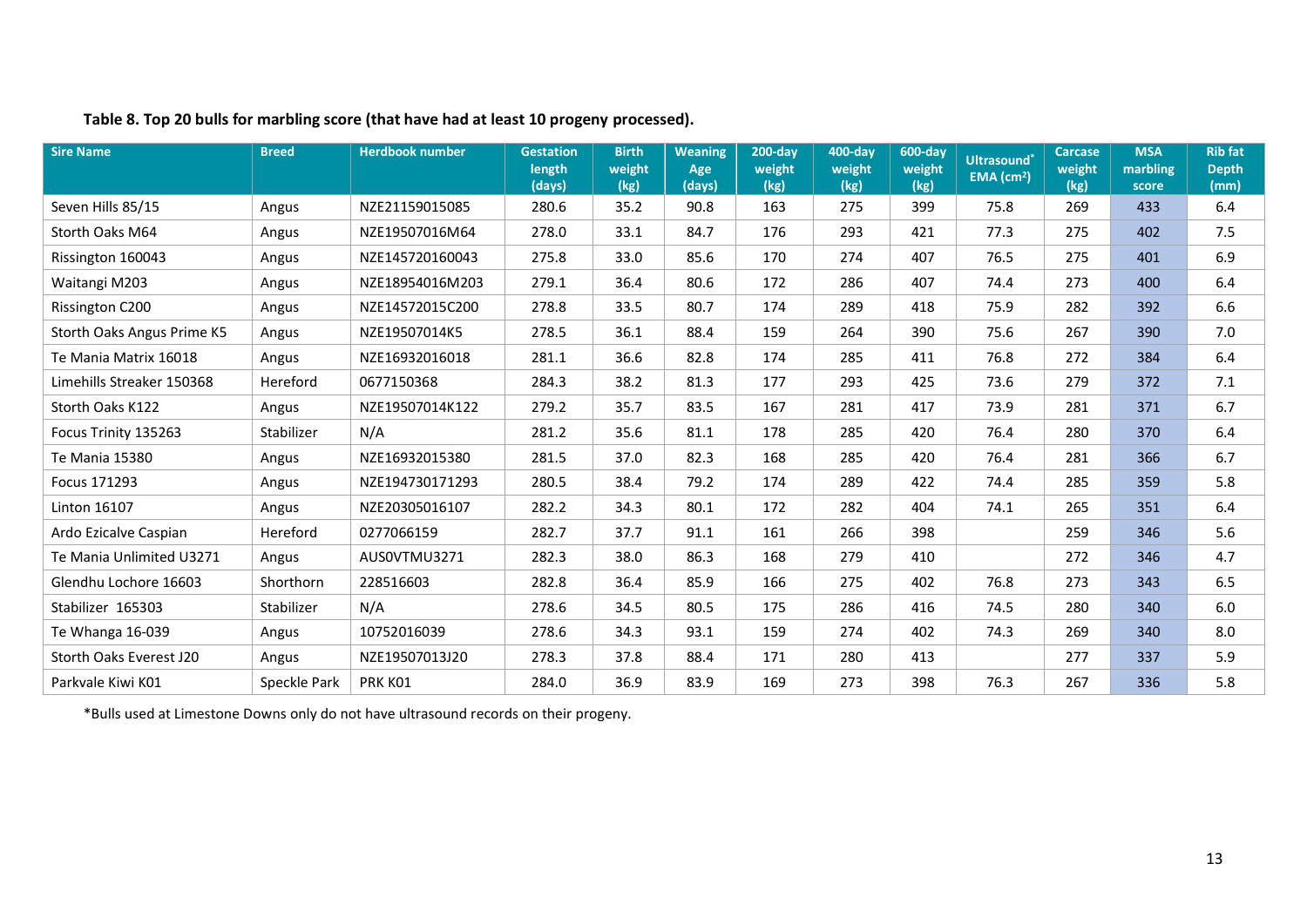# <span id="page-13-0"></span>**c. 600-day weight (sires of progeny born 2020 or earlier)**

<span id="page-13-1"></span>**Table 9. Top 20 bulls for 600-day weight (that have had at least 10 progeny reach 600 days of age).**

| <b>Sire Name</b>                     | <b>Breed</b> | <b>Herdbook number</b> | <b>Gestation</b><br>length<br>(days) | <b>Birth</b><br>weight<br>(kg) | <b>Weaning</b><br>Age<br>(days) | $200$ -day<br>weight<br>(kg) | 400-day<br>weight<br>(kg) | 600-day<br>weight<br>(kg) | <b>Ultrasound</b> *<br>$EMA$ (cm <sup>2</sup> ) | <b>Carcase</b><br>weight<br>(kg) | <b>MSA</b><br>marbling<br>score | <b>Rib fat</b><br><b>Depth</b><br>(mm) |
|--------------------------------------|--------------|------------------------|--------------------------------------|--------------------------------|---------------------------------|------------------------------|---------------------------|---------------------------|-------------------------------------------------|----------------------------------|---------------------------------|----------------------------------------|
| Kakahu Gerry 140506                  | Charolais    | 001140506E             | 282.6                                | 39.4                           | 75.6                            | 185                          | 316                       | 456                       | 76.7                                            | 296                              | 274                             | 6                                      |
| <b>Rissington New Standard Au158</b> | Simmental    | 0049AU0158             | 278.1                                | 38.8                           | 77.7                            | 187                          | 305                       | 445                       |                                                 |                                  |                                 |                                        |
| Stabilizer 165287                    | Stabilizer   | N/A                    | 282.0                                | 36.0                           | 87.2                            | 180                          | 305                       | 437                       | 74.0                                            | 291                              | 319                             | 6                                      |
| Leafland E121                        | Simmental    | 1614AE0121             | 282.3                                | 38.8                           | 76.2                            | 179                          | 295                       | 437                       | 76.2                                            | 288                              | 294                             | 5                                      |
| Limehills Awesome X117               | Hereford     | 677020117              | 287.1                                | 45.6                           | 77.6                            | 181                          | 294                       | 435                       | 0.0                                             | 288                              | 171                             | $\overline{2}$                         |
| Glenside Crumpy C4                   | Simmental    | 1312AC0004             | 280.3                                | 37.1                           | 78.8                            | 182                          | 298                       | 434                       | 76.1                                            | 289                              | 308                             | 5                                      |
| Koanui Bedford 4081                  | Hereford     | 216144081              | 282.6                                | 41.0                           | 77.0                            | 175                          | 290                       | 433                       |                                                 | 283                              | 241                             | 4                                      |
| Koanui Unanimous 0408                | Hereford     | 216100408              | 283.8                                | 40.2                           | 80.0                            | 175                          | 294                       | 431                       |                                                 | 284                              | 229                             | $\overline{4}$                         |
| Rissington Protégé 110002            | Angus        | NZE145720110002        | 278.5                                | 37.7                           | 80.2                            | 175                          | 292                       | 431                       |                                                 | 282                              | 322                             | 4                                      |
| Matariki 110637                      | Hereford     | 281110637              | 283.0                                | 39.2                           | 79.1                            | 174                          | 290                       | 430                       | 74.6                                            | 277                              | 330                             | 6                                      |
| Stabilizer 16S38                     | Stabilizer   | N/A                    | 282.5                                | 34.9                           | 77.7                            | 179                          | 299                       | 430                       | 72.0                                            | 276                              | 318                             | 6                                      |
| Janefield Ed                         | Simmental    | 1671AE0001             | 284.0                                | 39.7                           | 83.7                            | 181                          | 301                       | 430                       | 77.7                                            | 288                              | 289                             | 6                                      |
| Flagstaff Big Red E8                 | Hereford     | 759090008              | 283.7                                | 41.3                           | 83.4                            | 171                          | 288                       | 430                       |                                                 | 285                              | 247                             | 6                                      |
| Wirruna Matty M288                   | Hereford     | AUWNAM288              | 277.9                                | 36.1                           | 84.5                            | 175                          | 290                       | 429                       |                                                 |                                  |                                 |                                        |
| Focus 173075                         | Angus        | NZE194990173075        | 277.7                                | 36.3                           | 81.6                            | 177                          | 299                       | 427                       |                                                 |                                  |                                 |                                        |
| Koanui Briton 2044                   | Hereford     | 216122044              | 284.6                                | 37.6                           | 80.0                            | 175                          | 291                       | 427                       | 73.6                                            | 285                              | 271                             | $\overline{7}$                         |
| <b>Beechwood Doubtless</b>           | Hereford     | 51140527               | 280.8                                | 39.1                           | 85.9                            | 170                          | 283                       | 427                       |                                                 | 292                              | 275                             | $\overline{7}$                         |
| Storth Oaks H41                      | Angus        | NZE19507012H41         | 280.0                                | 40.8                           | 81.9                            | 174                          | 288                       | 427                       |                                                 | 292                              | 299                             | 5                                      |
| Storth Oaks M33                      | Angus        | NZE19507016M33         | 279.8                                | 36.2                           | 77.5                            | 179                          | 297                       | 426                       | 75.3                                            | 285                              | 329                             | 6                                      |
| Earnsclaugh Tussock 144307           | Angus        | 210130144307           | 279.8                                | 38.3                           | 84.9                            | 178                          | 288                       | 426                       | 74.7                                            | 281                              | 310                             | 5                                      |

\*Bulls used at Limestone Downs only do not have ultrasound records on their progeny. Bulls with progeny born in 2020 do not have a full record yet.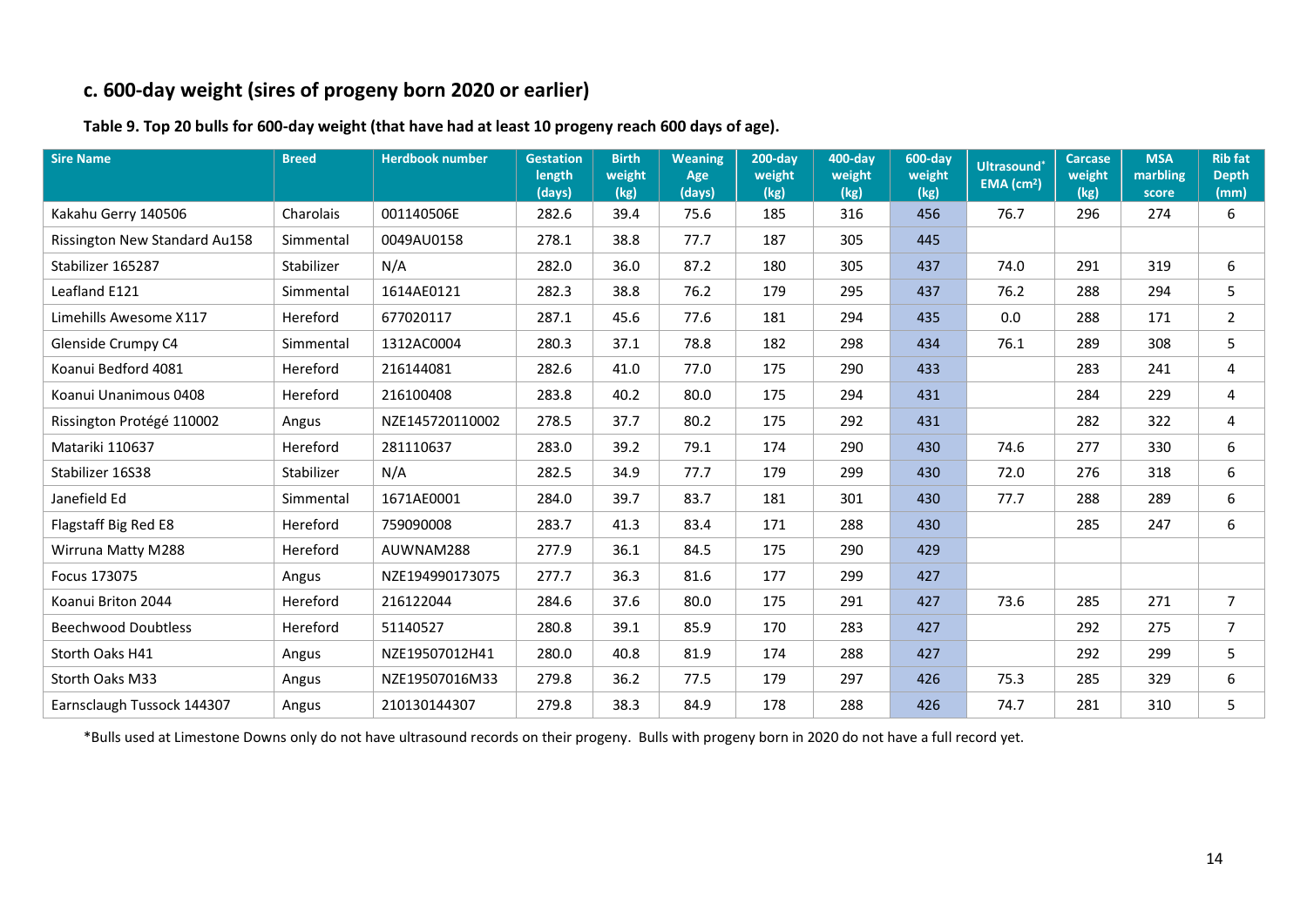# <span id="page-14-0"></span>**d. 400-day weight (sires of progeny born 2020 or earlier)**

<span id="page-14-1"></span>**Table 10. Top 20 bulls for 400-day weight (that have had at least 10 progeny reach 400 days of age).**

| <b>Sire Name</b>              | <b>Breed</b> | <b>Herdbook number</b> | <b>Gestation</b><br>length<br>(days) | <b>Birth</b><br>weight<br>(kg) | <b>Weaning</b><br>Age<br>(days) | $200$ -dav<br>weight<br>(kg) | 400-day<br>weight<br>(kg) | 600-day<br>weight<br>(kg) | <b>Ultrasound</b><br>$EMA$ (cm <sup>2</sup> ) | <b>Carcase</b><br>weight<br>(kg) | <b>MSA</b><br>marbling<br>score | <b>Rib fat</b><br><b>Depth</b><br>(mm) |
|-------------------------------|--------------|------------------------|--------------------------------------|--------------------------------|---------------------------------|------------------------------|---------------------------|---------------------------|-----------------------------------------------|----------------------------------|---------------------------------|----------------------------------------|
| Kakahu Gerry 140506           | Charolais    | 001140506E             | 282.6                                | 39.4                           | 75.6                            | 185                          | 316                       | 456                       | 76.7                                          | 296                              | 274                             | 5.7                                    |
| Rissington New Standard Au158 | Simmental    | 0049AU0158             | 278.0                                | 38.8                           | 77.7                            | 187                          | 305                       | 445                       |                                               |                                  |                                 |                                        |
| Stabilizer 165287             | Stabilizer   | N/A                    | 282.0                                | 36.0                           | 87.2                            | 180                          | 305                       | 437                       | 74.0                                          | 291                              | 319                             | 6.1                                    |
| Janefield Ed                  | Simmental    | 1671AE0001             | 284.0                                | 39.7                           | 83.7                            | 181                          | 301                       | 430                       | 77.7                                          | 288                              | 289                             | 5.5                                    |
| Focus 173075                  | Angus        | NZE194990173075        | 278.0                                | 36.3                           | 81.6                            | 177                          | 299                       | 427                       |                                               |                                  |                                 |                                        |
| Stabilizer 16S38              | Stabilizer   | N/A                    | 282.5                                | 34.9                           | 77.7                            | 179                          | 299                       | 430                       | 72.0                                          | 276                              | 318                             | 5.8                                    |
| Glenside Crumpy C4            | Simmental    | 1312AC0004             | 280.3                                | 37.1                           | 78.8                            | 182                          | 298                       | 434                       | 76.1                                          | 289                              | 308                             | 5.2                                    |
| <b>Storth Oaks M33</b>        | Angus        | NZE19507016M33         | 279.8                                | 36.2                           | 77.5                            | 179                          | 297                       | 426                       | 75.3                                          | 285                              | 329                             | 5.8                                    |
| Leafland E121                 | Simmental    | 1614AE0121             | 282.3                                | 38.8                           | 76.2                            | 179                          | 295                       | 437                       | 76.2                                          | 288                              | 294                             | 5.0                                    |
| Koanui Unanimous 0408         | Hereford     | 216100408              | 283.8                                | 40.2                           | 80.0                            | 175                          | 294                       | 431                       |                                               | 284                              | 229                             | 4.4                                    |
| Storth Oaks K134              | Angus        | NZE19507014K134        | 279.2                                | 42.7                           | 80.2                            | 174                          | 294                       | 446                       |                                               | 302                              | 266                             | 2.3                                    |
| Limehills Awesome X117        | Hereford     | 677020117              | 287.1                                | 45.6                           | 77.6                            | 181                          | 294                       | 435                       |                                               | 288                              | 171                             | 2.5                                    |
| Storth Oaks M64               | Angus        | NZE19507016M64         | 278.0                                | 33.1                           | 84.7                            | 176                          | 293                       | 421                       | 77.3                                          | 275                              | 402                             | 7.5                                    |
| Limehills Streaker 150368     | Hereford     | 0677150368             | 284.3                                | 38.2                           | 81.3                            | 177                          | 293                       | 425                       | 73.6                                          | 279                              | 372                             | 7.1                                    |
| Rissington Protégé 110002     | Angus        | NZE145720110002        | 278.5                                | 37.7                           | 80.2                            | 175                          | 292                       | 431                       |                                               | 282                              | 322                             | 4.5                                    |
| Koanui Briton 2044            | Hereford     | 216122044              | 284.6                                | 37.6                           | 80.0                            | 175                          | 291                       | 427                       | 73.6                                          | 285                              | 271                             | 7.0                                    |
| Matariki 110637               | Hereford     | 281110637              | 283.0                                | 39.2                           | 79.1                            | 174                          | 290                       | 430                       | 74.6                                          | 277                              | 330                             | 5.8                                    |
| Koanui Rocket 0219            | Hereford     | 0216000219             | 283.7                                | 38.3                           | 82.5                            | 175                          | 290                       | 423                       | 72.9                                          | 282                              | 268                             | 6.0                                    |
| Wirruna Matty M288            | Hereford     | AUWNAM288              | 278.0                                | 36.1                           | 84.5                            | 175                          | 290                       | 429                       |                                               |                                  |                                 |                                        |
| Ardo Vostock 5341             | Hereford     | 0277155341             | 280.7                                | 35.7                           | 78.5                            | 176                          | 290                       | 412                       | 71.9                                          | 278                              | 306                             | $6.0\,$                                |

\*Bulls used at Limestone Downs only do not have ultrasound records on their progeny.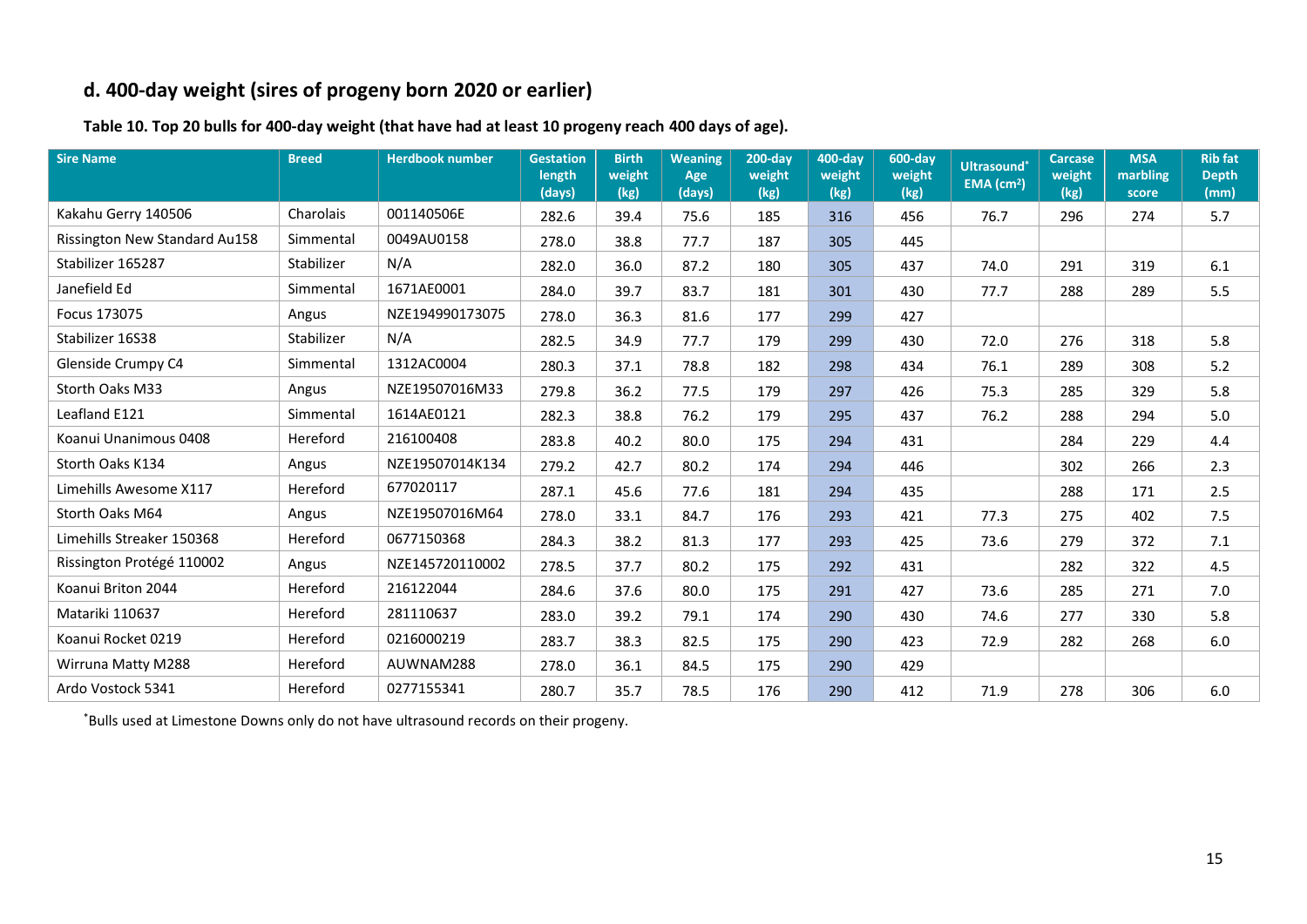# <span id="page-15-0"></span>**e. 200-day weight (sires of progeny born 2021 or earlier)**

#### <span id="page-15-1"></span>**Table 11. Top 20 bulls for 200-day weight (that have had at least 10 progeny reach 200 days of age).**

| <b>Sire Name</b>              | <b>Breed</b> | <b>Herdbook number</b> | <b>Gestation</b><br>length<br>(days) | <b>Birth</b><br>weight<br>(kg) | <b>Weaning</b><br>Age<br>(days) | $200$ -day<br>weight<br>(kg) | 400-day<br>weight<br>(kg) | 600-day<br>weight<br>(kg) | Ultrasound*<br>$EMA$ (cm <sup>2</sup> ) | <b>Carcase</b><br>weight<br>(kg) | <b>MSA</b><br>marbling<br>score | <b>Rib fat</b><br><b>Depth</b><br>(mm) |
|-------------------------------|--------------|------------------------|--------------------------------------|--------------------------------|---------------------------------|------------------------------|---------------------------|---------------------------|-----------------------------------------|----------------------------------|---------------------------------|----------------------------------------|
| Rissington New Standard Au158 | Simmental    | 0049AU0158             | 278.1                                | 38.8                           | 77.7                            | 187                          | 305                       | 445                       |                                         |                                  |                                 |                                        |
| Kakahu Gerry 140506           | Charolais    | 001140506E             | 282.6                                | 39.4                           | 75.6                            | 185                          | 316                       | 456                       | 76.7                                    | 296                              | 274                             | 5.7                                    |
| Mahuta Ocean 8073             | Hereford     | 0828188073             | 279.6                                | 36.4                           | 80.7                            | 183                          |                           |                           |                                         |                                  |                                 |                                        |
| Glenside Crumpy C4            | Simmental    | 1312AC0004             | 280.3                                | 37.1                           | 78.8                            | 182                          | 298                       | 434                       | 76.1                                    | 289                              | 308                             | 5.2                                    |
| Kerrah Fortress F326          | Simmental    | 1667AF0326             | 283.7                                | 37.9                           | 73.4                            | 182                          |                           |                           |                                         |                                  |                                 |                                        |
| Janefield Ed                  | Simmental    | 1671AE0001             | 284.0                                | 39.7                           | 83.7                            | 181                          | 301                       | 430                       | 77.7                                    | 288                              | 289                             | 5.5                                    |
| Limehills Awesome X117        | Hereford     | 677020117              | 287.1                                | 45.6                           | 77.6                            | 181                          | 294                       | 435                       |                                         | 288                              | 171                             | 2.5                                    |
| Stabilizer 165287             | Stabilizer   | N/A                    | 282.0                                | 36.0                           | 87.2                            | 180                          | 305                       | 437                       | 74.0                                    | 291                              | 319                             | 6.1                                    |
| Leafland E121                 | Simmental    | 1614AE0121             | 282.3                                | 38.8                           | 76.2                            | 179                          | 295                       | 437                       | 76.2                                    | 288                              | 294                             | 5.0                                    |
| Storth Oaks M33               | Angus        | NZE19507016M33         | 279.8                                | 36.2                           | 77.5                            | 179                          | 297                       | 426                       | 75.3                                    | 285                              | 329                             | 5.8                                    |
| Stabilizer 16S38              | Stabilizer   | N/A                    | 282.5                                | 34.9                           | 77.7                            | 179                          | 299                       | 430                       | 72.0                                    | 276                              | 318                             | 5.8                                    |
| Earnsclaugh Tussock 144307    | Angus        | NZE210130144307        | 279.8                                | 38.3                           | 84.9                            | 178                          | 288                       | 426                       | 74.7                                    | 281                              | 310                             | 5.4                                    |
| Focus Trinity 135263          | Stabilizer   | N/A                    | 281.2                                | 35.6                           | 81.1                            | 178                          | 285                       | 420                       | 76.4                                    | 280                              | 370                             | 6.4                                    |
| Focus Stabilizer S183 (Black) | Stabilizer   | N/A                    | 284.7                                | 34.9                           | 84.7                            | 178                          |                           |                           |                                         |                                  |                                 |                                        |
| Focus Prophet S36             | Stabilizer   | N/A                    | 280.7                                | 36.3                           | 79.2                            | 177                          | 269                       | 409                       |                                         |                                  |                                 |                                        |
| Focus 173075                  | Angus        | NZE194990173075        | 277.7                                | 36.3                           | 81.6                            | 177                          | 299                       | 427                       |                                         |                                  |                                 |                                        |
| Focus Cracker 4025            | Angus        | NZE194810184025        | 282.5                                | 37.5                           | 81.4                            | 177                          |                           |                           |                                         |                                  |                                 |                                        |
| Focus Stabilizer 5004 (Red)   | Stabilizer   | N/A                    | 280.9                                | 37.2                           | 83.0                            | 177                          |                           |                           |                                         |                                  |                                 |                                        |
| Limehills Streaker 150368     | Hereford     | 0677150368             | 284.3                                | 38.2                           | 81.3                            | 177                          | 293                       | 425                       | 73.6                                    | 279                              | 372                             | 7.1                                    |
| Ardo Vostock 5341             | Hereford     | 0277155341             | 280.7                                | 35.7                           | 78.5                            | 176                          | 290                       | 412                       | 71.9                                    | 278                              | 306                             | 6.0                                    |

\*Bulls used at Limestone Downs only do not have ultrasound records on their progeny. Bulls with progeny born in 2020 or 2021 do not have a full record yet.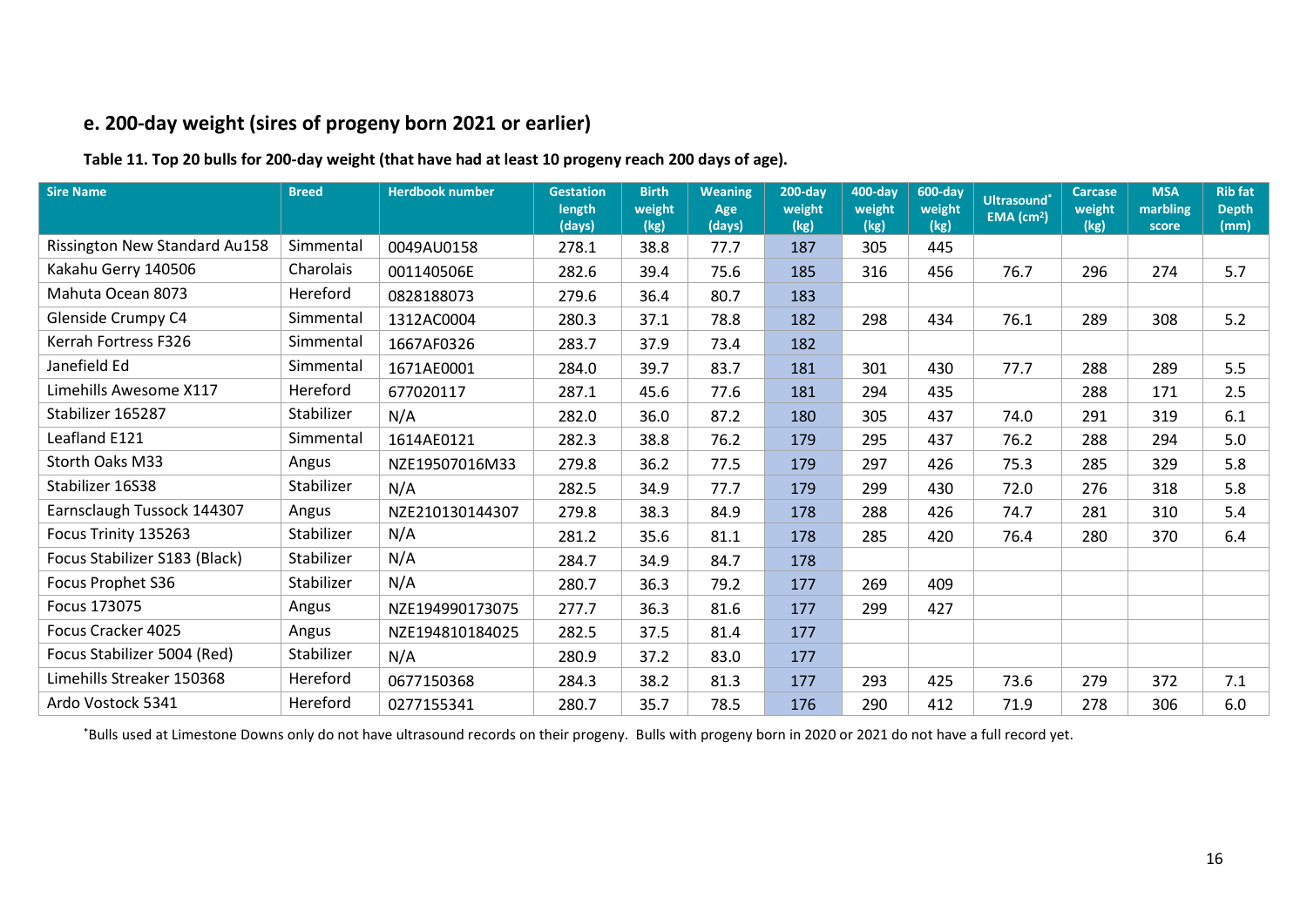# <span id="page-16-0"></span>**f. Rearing traits**

Age at weaning has a significant impact on the cost of rearing calves.

#### <span id="page-16-1"></span>**Table 12. Top 20 bulls for age at weaning (for bulls that have had at least 10 progeny reach weaning).**

| <b>Sire Name</b>              | <b>Breed</b> | <b>Herdbook number</b> | <b>Gestation</b><br>length<br>(days) | <b>Birth</b><br>weight<br>(kg) | <b>Weaning</b><br>Age<br>(days) | <b>200-day</b><br>weight<br>(kg) | 400-day<br>weight<br>(kg) | 600-day<br>weight<br>(kg) | $US^*$<br><b>EMA</b><br>(cm <sup>2</sup> ) | <b>Carcase</b><br>weight<br>(kg) | <b>MSA</b><br>marbli<br>ng<br>score | <b>Rib fat</b><br><b>Depth</b><br>(mm) |
|-------------------------------|--------------|------------------------|--------------------------------------|--------------------------------|---------------------------------|----------------------------------|---------------------------|---------------------------|--------------------------------------------|----------------------------------|-------------------------------------|----------------------------------------|
| Kerrah Fortress F326          | Simmental    | 1667AF0326             | 283.7                                | 37.9                           | 73.4                            | 182                              |                           |                           |                                            |                                  |                                     |                                        |
| Beechwood Imposer 44          | Hereford     | 51180044               | 279.1                                | 36.3                           | 75.3                            | 175                              |                           |                           |                                            |                                  |                                     |                                        |
| Increva PP                    | Fleckvieh    | 10/171930              | 288.0                                | 41.2                           | 75.5                            | 172                              | 283                       | 416                       |                                            |                                  |                                     |                                        |
| Kakahu Gerry 140506           | Charolais    | 001140506E             | 282.6                                | 39.4                           | 75.6                            | 185                              | 316                       | 456                       | 76.7                                       | 296                              | 274                                 | 5.7                                    |
| Leafland E121                 | Simmental    | 1614AE0121             | 282.3                                | 38.8                           | 76.2                            | 179                              | 295                       | 437                       | 76.2                                       | 288                              | 294                                 | 5.0                                    |
| Koanui Bedford 4081           | Hereford     | 0216144081             | 282.6                                | 41.0                           | 77.0                            | 175                              | 290                       | 433                       |                                            | 283                              | 241                                 | 4.2                                    |
| Totara Hill Steak House N6    | Speckle Park | N/A                    | 284.5                                | 38.3                           | 77.4                            | 173                              |                           |                           |                                            |                                  |                                     |                                        |
| Storth Oaks M33               | Angus        | NZE19507016M33         | 279.8                                | 36.2                           | 77.5                            | 179                              | 297                       | 426                       | 75.3                                       | 285                              | 329                                 | 5.8                                    |
| Limehills Awesome X117        | Hereford     | 677020117              | 287.1                                | 45.6                           | 77.6                            | 181                              | 294                       | 435                       |                                            | 288                              | 171                                 | 2.5                                    |
| Stabilizer 16S38              | Stabilizer   | N/A                    | 282.5                                | 34.9                           | 77.7                            | 179                              | 299                       | 430                       | 72.0                                       | 276                              | 318                                 | 5.8                                    |
| Rissington New Standard Au158 | Simmental    | 0049AU0158             | 278.1                                | 38.8                           | 77.7                            | 187                              | 305                       | 445                       |                                            |                                  |                                     |                                        |
| Rissington AF184              | Simmental    | 0049AF0184             | 283.4                                | 37.6                           | 77.9                            | 176                              | 278                       | 416                       | 73.2                                       | 271                              | 324                                 | 5.5                                    |
| Yavenvale Nockout N312        | Hereford     | <b>YAVN312</b>         | 282.8                                | 38.4                           | 78.3                            | 173                              | 277                       | 411                       |                                            |                                  |                                     |                                        |
| Ardo Vostock 5341             | Hereford     | 0277155341             | 280.7                                | 35.7                           | 78.5                            | 176                              | 290                       | 412                       | 71.9                                       | 278                              | 306                                 | 6.0                                    |
| Limehills Stamper             | Hereford     | 0677110428             | 285.3                                | 42.0                           | 78.8                            | 173                              | 279                       | 416                       |                                            | 271                              | 219                                 | 3.5                                    |
| Glenside Crumpy C4            | Simmental    | 1312AC0004             | 280.3                                | 37.1                           | 78.8                            | 182                              | 298                       | 434                       | 76.1                                       | 289                              | 308                                 | 5.2                                    |
| Kairaumati Coal Face 1482     | Hereford     | 1483140082             | 284.5                                | 40.3                           | 78.9                            | 173                              | 276                       | 402                       |                                            | 267                              | 241                                 | 7.2                                    |
| Matariki 110637               | Hereford     | 281110637              | 283.0                                | 39.2                           | 79.1                            | 174                              | 290                       | 430                       | 74.6                                       | 277                              | 330                                 | 5.8                                    |
| Focus 171293                  | Angus        | NZE194730171293        | 280.5                                | 38.4                           | 79.2                            | 174                              | 289                       | 422                       | 74.4                                       | 285                              | 359                                 | 5.8                                    |
| Focus Prophet S36             | Stabilizer   | N/A                    | 280.7                                | 36.3                           | 79.2                            | 177                              | 269                       | 409                       |                                            |                                  |                                     |                                        |

\*Bulls used at Limestone Downs only do not have ultrasound records on their progeny. Bulls with progeny born in 2020 or 2021 do not have a full record yet.